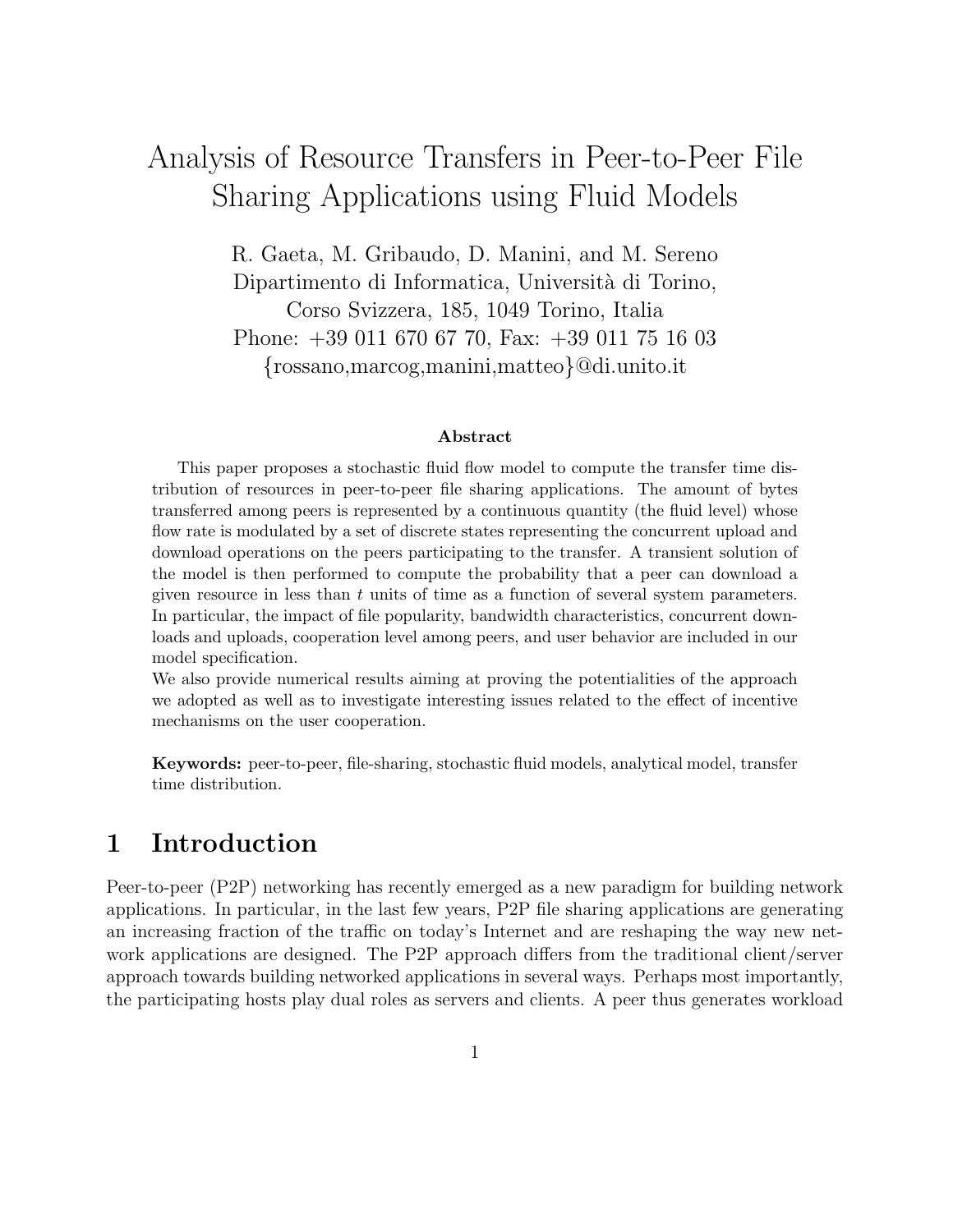for the P2P application, while also providing the capacity to process the workload generated by other peers.

P2P file sharing applications first become prominent with the introduction of Napster, which allowed users to share MP3 music files among an arbitrary set of users. Napster uses a centralized server to maintain meta information, i.e., which machine (peer) has what resources and thereby assists in locating the required resources. The actual transfer of resources, is however, done directly between the peers.

Gnutella offers a radically different approach [13]. It is fully distributed with no single point of failure. Each node has an index of its own files. File discovery is performed by flooding the network with request packets. Other P2P applications like Chord [5], CAN (Content Addressable Network) [22] and Pastry [26] are also decentralized networks with different routing schemes.

According to the SD-NAP traces [1], the dominant traffic observed by Internet Service Providers (ISPs) is associated with P2P file sharing applications. Perhaps driven by the growth in broadband services, e.g., cable and ADSL, the average resource size exchanged on P2P networks is growing, e.g., enabling the sharing of video files. Thus it is reasonable to expect the predominance of P2P traffic on the Internet to grow further.

In general, in P2P file sharing applications, the peer acting as a server (that we call  $s\text{-}peer$ ), accepts and forwards incoming queries for the search of resources (files), provides response to search queries, and serves requests when selected by clients. The peer acting as a client (that we call  $c$ -peer), alternates between the search of a resource and the transfer of the resource (downloading) from a s-peer. Following a successful search, P2P file sharing applications provide the c peer a list of peers holding a copy of the requested resource: depending on the particular application, additional information describing the peers and the copy of the resource are included such as bandwidth between the s peer and its Internet Service Provider (ISP), number of c peers that are using this s peer, the quality of the resource, and other information the c peer may use for its s peer selection policy.

Both the search and the transfer phase may be time consuming: the search time is mainly influenced by architectural characteristics of the particular P2P file sharing application such as signaling, routing, searching protocols. On the contrary, the transfer time of a resource is mainly dominated by network characteristics (last and first mile bandwidth<sup>1</sup>, latency along the path connecting peers), application characteristics (the maximum number of allowed concurrent downloads and uploads, cooperation incentive mechanisms), resource characteristics (size, quality, and popularity of the resource to be downloaded, the competing load on the selected peer during download), and user behavior (the selection criteria a user implements when multiple peers hold a copy of the requested resource, cooperative/non-cooperative behaviors).

In this paper we develop an analytic modeling technique for the analysis of P2P file sharing applications with the aim of providing Quality of Service (QoS) user-perceived measures related with the transfer phase for a given resource; in particular, we provide a method for

<sup>&</sup>lt;sup>1</sup>The bandwidth of channel connecting peers to ISPs.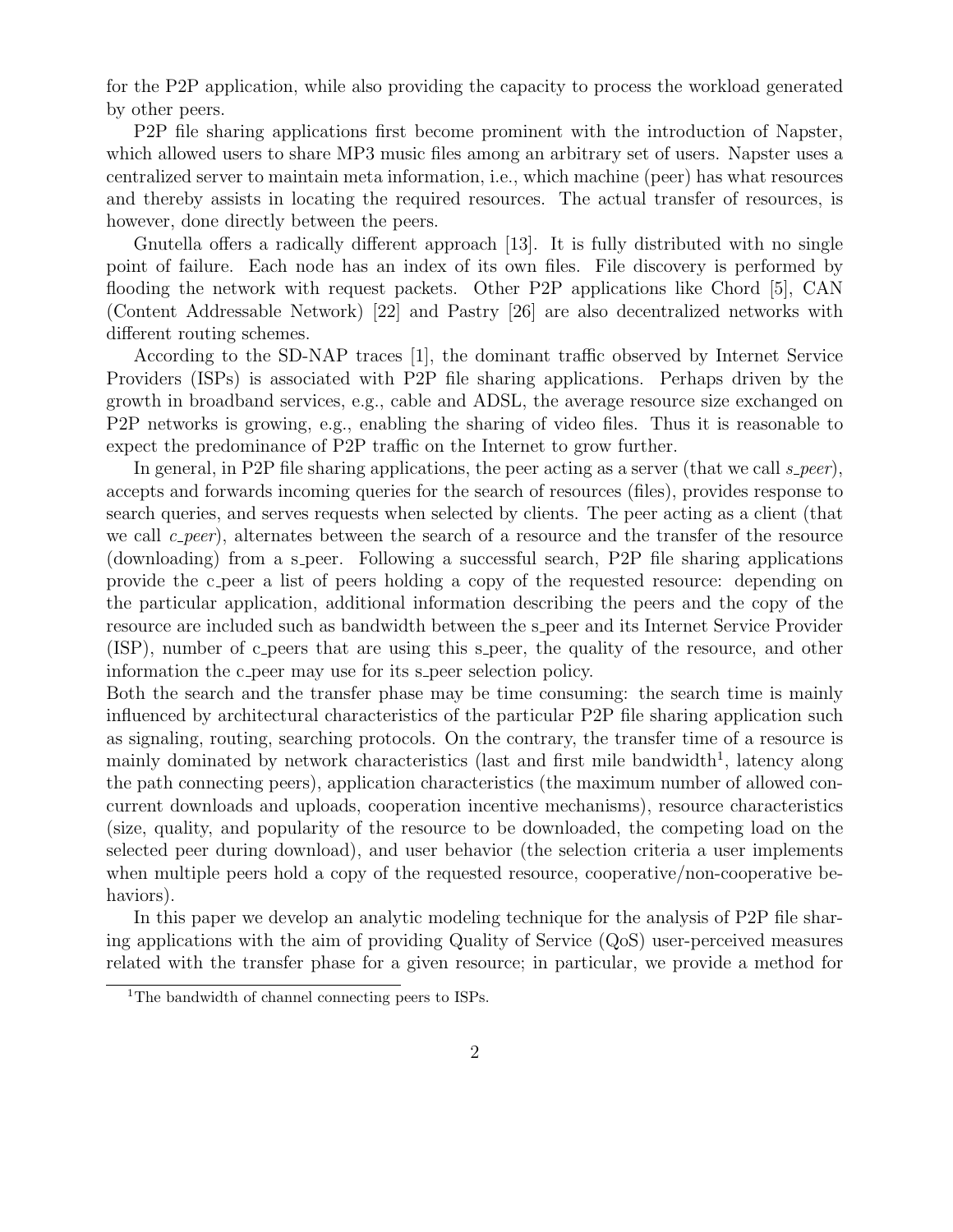the computation of transfer time distribution. This analysis is both general (since it might be applied to different P2P file sharing architectures) and flexible enough to be adapted to the analysis of other P2P applications, e.g., streaming content distribution.

Inspired by the work of Anick, Mitra and Sondhi in [3] and the subsequent success of fluid modeling of packet networks (see for instance  $[6, 18, 19]$ ), we use a fluid approach for modeling the transfer phase in P2P file sharing applications where the transferred resource is represented by a fluid. P2P applications exhibit continuously increasing complexity in several dimensions, such as number of users, number of available resources, etc. Performance analysis of this kind of applications suffers from this complexity and often requires costly numerical methods or model simulations. In this case the fluid approach may contribute to tackle the model solution complexity problem that typically occurs when analyzing discrete state based models.

The model will account for several aspects related to the file transfer in P2P networks; in particular, the impact of resource popularity, s peer selection policy, bandwidth characteristics, concurrent downloads and uploads, cooperation level of both c peer and s peer are included in our model specification.

This paper is an extension of the work presented in [8] where a Fluid Stochastic Petri Net Model of an extremely simplified P2P file sharing application is presented<sup>2</sup>.

The outline of the paper is the following: in Section 2 we briefly summarize the related work on the subject of analytical models of P2P systems including a description of measure based work we exploit to match parameters of the models we develop. Section 3 briefly summarizes the peculiarities of the stochastic fluid formalism that we use. Section 4 discusses the main issues dominating the transfer time for a resource that are captured by our analytical modeling technique that is illustrated in Section 5 along with a model construction example presented in the Appendix. Some numerical results of the model analysis are presented in Section 6, for instance, we will use the proposed model to investigate the impact of c-peer bandwidth, overall load on peers participating to the application, and the effects of mechanisms to incentive cooperation among peers. Finally, Section 7 draws conclusions and outlines several development of the current work.

# 2 Related Work

Model based performance evaluation of P2P based application is still in its infancy since there are few analytical models considering P2P networks. In most cases, analysis is carried out through extensive discrete event simulations. For example, [25] proposed a model for the signaling messages in the Gnutella network and concluded that signaling might significantly compromise performance.

<sup>&</sup>lt;sup>2</sup>The work in  $[8]$  makes several simplifying assumptions to develop a suitable FSPN model of the system, for instance, uploads are not allowed for c peers and downloads are not allowed for s peers.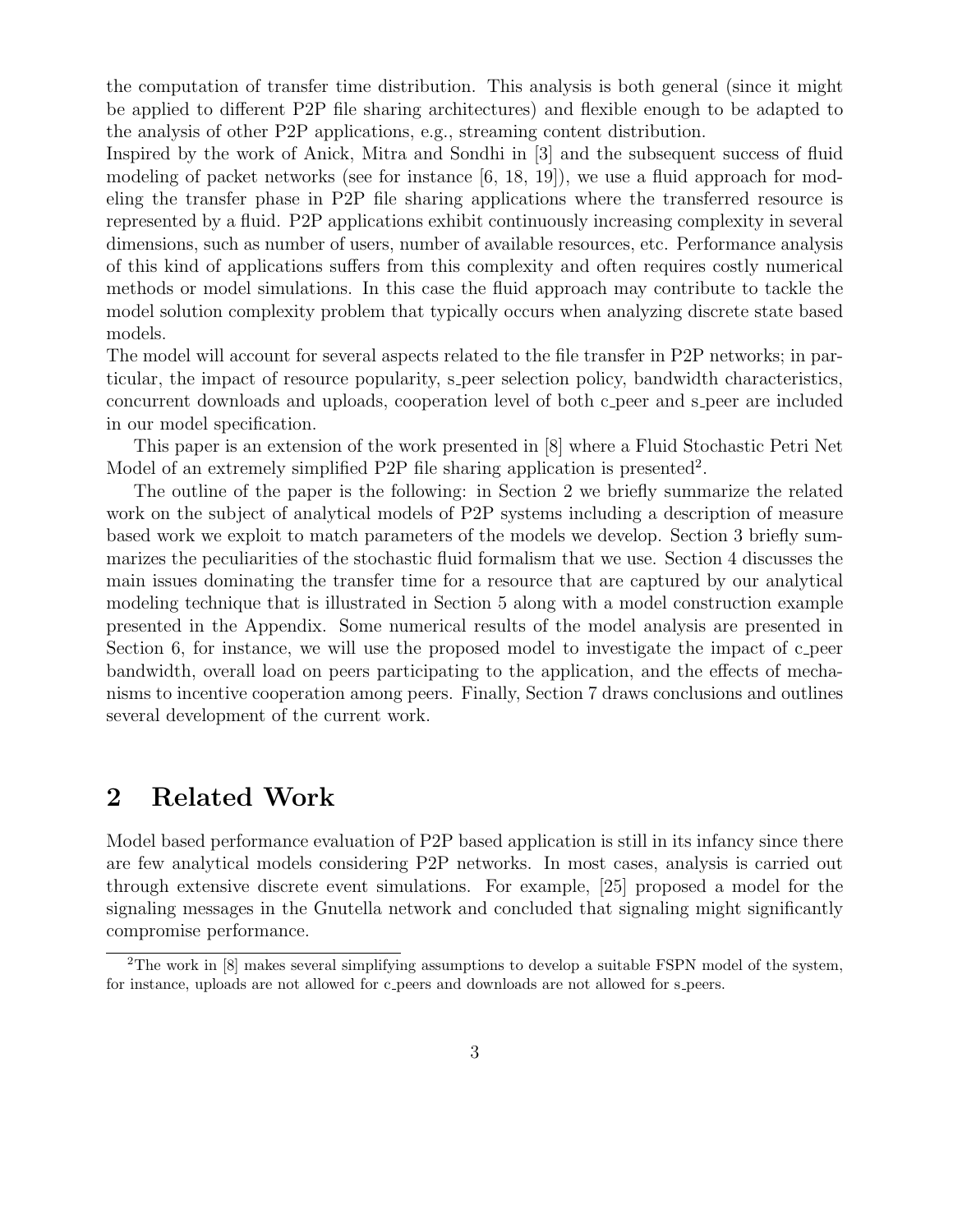The work in [9] is among the first to model a general P2P system and evaluate its performance. In particular that paper proposed a queuing network based model to explore and illustrate fundamental performances issues of P2P file-sharing systems. This model is applied in three different types of architecture (centralized indexing, distributed indexing with flooded queries, and distributed indexing with hashing directed queries), and it is used for analyzing important aspects regarding performance like system scaling, freeloaders, file popularity and availability.

In [14] a random-graph based model is introduced for studying the evolution of P2P communities such as Gnutella or Freenet; this model is used for analyzing basic properties such as reachability from a given node in the network. The same model is used in conjunction with a discrete event simulation approach in [15] for studying complex properties.

In [16] the authors model the request-response process of a file-sharing networks and obtain analytical expression for three performance parameters (delay, jitter and loss probability) as a function of the number of resources indexes in the network and a time-out value for the queries.

In [33] the authors model a file-sharing application, developing a probabilistic model to describe query process and expected query result sizes, they also develop an analytic model to describe system performance.

An analytical model based on age dependent branching processes is developed in [34] where the service capacity of P2P file sharing applications is analyzed by considering a transient regime to characterize the ability of such systems to handle bursty traffic.

The work in [4] is one of the few examples of the use of fluid models to analyze P2P based applications. A fluid model for the performance analysis of the Squirrel cooperative cache system is proposed and studied. To cope with the large number of users that join and leave the cache system randomly, the request streams of the individual nodes are approximated by a fluid flow.

In [7] an investigation that shares some of the assumptions and simplifications that we use in our paper is presented. In particular, the paper presents a study to quantify a user's performance as a function of the percentage of users that share their resources in a p2p file sharing system. The approach presented in [7] is based on a use of simulative results combined with some simple analytical considerations.

To properly employ analytical models to investigate properties and performance of the system being represented, model parameters must be set to realistic values obtained from existing measures.

A large body of research on P2P systems so far has emphasized design, traffic measurements, and workload analysis. The proposals presented in [23, 24, 28] studied traces of P2P applications such as Gnutella and Napster. These works focused on characterizing the overall P2P system, e.g., request patterns, traffic volume, traffic categorization and properties of shared online content as well as P2P structure and dynamics, e.g., connectivity and peer behaviors. In particular the papers [23, 24] presents a quantitative evaluations of P2P system behaviors and it is based on a "crawler" to extract topology of Gnutella application level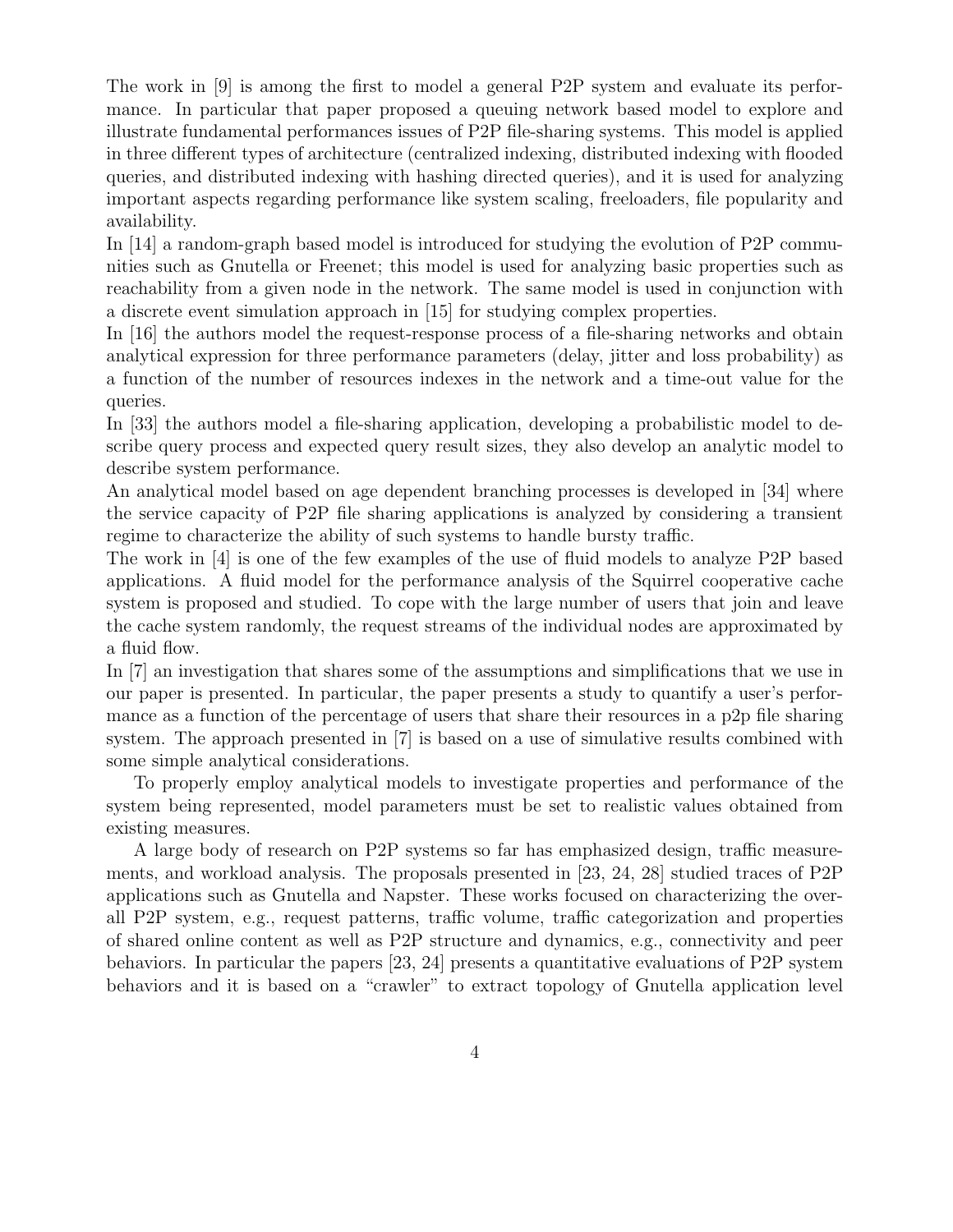network and brings to conclude that, although Gnutella is not a pure power-law network, its configuration has benefits and drawbacks of a power-law structure, e.g., resilience to random peer failures.

In [28] a study based on measurement supplies a precise characterization of end-user hosts that participate in two popular P2P file sharing system like Napster and Gnutella. This characterization accounts the bottleneck bandwidth between these hosts, Internet at large, IP-level latencies to send packets to these hosts, how often hosts connect and disconnect from the system, how many files hosts share and download, and correlation between these aspects. The results of this study show that there is significant heterogeneity in peers bandwidth, availability, transfer rates, and peer behaviors; furthermore it arises that, despite of the nature of P2P system, there is a clear evidence of client-like or server-like behavior in a significant fraction of the peer populations.

A characterization of P2P traffic and its impact on the underlying network is presented in [29]. In this paper three popular P2P system are analyzed: FastTrack, Gnutella, and DirectConnect. The results reveal significant skew in the distribution of traffic across IP addresses, subnets, and autonomous systems.

The work in [11] presents an analysis of a modern P2P multimedia file-sharing workload: a trace-based analysis of Kazaa is presented. The results show that P2P file-sharing workloads are driven by considerably different processes than the classical Web applications. It is also demonstrated that there is significant locality in Kazaa workload, and therefore substantial opportunity for caching to reduce bandwidth consumption. More recent research in the direction of the evaluating P2P systems has focused on performance. Peer selection schemes are evaluated in [21], where measurements are used to optimize the selection of "good peers" and improve the overall system performance.

### 3 Stochastic Fluid Flow Models

A stochastic fluid flow model describes the behavior of a fluid level in a storage device. The input and output rates are assumed to be modulated by a finite homogeneous Markov process. Such models have been used in asynchronous transfer mode (ATM) to evaluate the performance of fast packet switching and in manufacturing systems for the performance of producers and consumers coupled by a buffer. There is a large number of papers dealing with the analysis of stochastic fluid flow models. Most of these papers consider such models in stationary regime. Anick et al. [3] and Kosten [17] analyzed the fluid model for several on-off input sources controlled by a two-state homogeneous Markov process. Mitra [20] generalized this model by considering multiple on-off inputs and outputs.

We describe a stochastic fluid model with an infinite (fluid) buffer for which the input and output rates are controlled by a homogeneous Markov process  $M = \{M_s, s \geq 0\}$  on the finite state space S with infinitesimal generator Q and initial probability distribution  $\pi_0$ . The number of states is denoted by  $|\mathcal{S}|$ . The amount of fluid in the buffer at time  $\tau$  is denoted by  $x_{\tau}$ . The pair  $(M_{\tau}, x_{\tau})$  forms a Markov process having a pair of discrete and continuous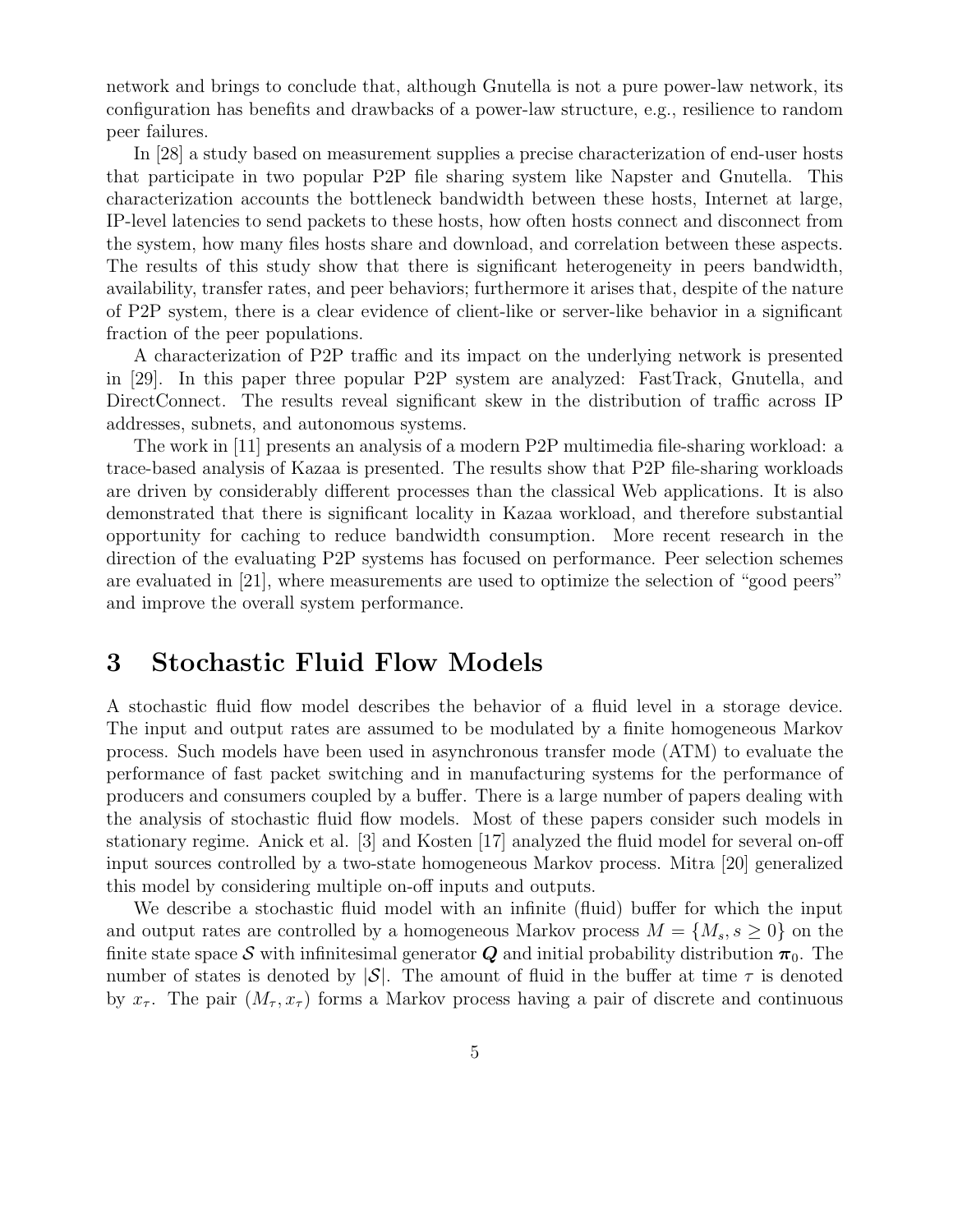states. Let  $r_i^+$  be the input rate and  $r_i^-$  the output rate when the Markov process M is in state *i*. We denote by  $r_i$  the effective input rate of state *i*, that is  $r_i = r_i^+ - r_i^-$ .

For each state i of the Markov process we compute  $\pi_i(\tau, x)$  which is the probability density of finding the process in discrete state i with fluid level x at time  $\tau$ . If we call  $q_{ij}(x)$ ,  $i \neq j$ , the transition rate from state i to state j when the fluid level is equal to  $x$ , and define  $q_{ii}(x) = -\sum$  $j\neq i$  $q_{ij}(x)$ , we have the following partial differential equations (see [31] for details):

$$
\frac{\partial \pi_i(\tau, x)}{\partial \tau} + \frac{\partial (r(i, x)\pi_i(\tau, x))}{\partial x} = \sum_{j \in S} (\pi_j(\tau, x)q_{ji}(x)), \qquad (1)
$$

In order to solve Equation (1), boundary and initial condition must be specified. Boundary conditions can become quite complex when the fluid rate can become negative in some state  $i$  ( $r_i \leq 0$ ). In this case some probability mass is formed at the boundary and it must be explicitly considered as in [12]. In the special case in which  $r_i > 0$ ,  $\forall i$ , then the boundary conditions become quite simple:

$$
\pi_i(\tau,0) = 0.\tag{2}
$$

If we consider that the initial fluid level is 0 in every state, and we specify  $\pi_0^{(i)}$  $_0^{(i)}$  the probability that the initial discrete marking is state  $i$ , then the initial condition can be specified as:

$$
\pi_i(0, x) = \delta(x)\pi_0^{(i)},
$$
\n(3)

where  $\delta(x)$  is the Dirac's delta function.

The first terms of the left hand side of Equation (1) accounts for the time elapsed in the state (i.e., in discrete state i with fluid level x). The term  $r(i, x)$  represents the actual flow rate in discrete state i (for each discrete state i). From this it follows that the second term of Equation (1) accounts for the infinitesimal changes of the fluid level, whose rate is expressed by the term  $r(i, x)$ . The term on the right hand side, accounts for both the transitions into and out from the state.

Several solution algorithm have been proposed in the literature to solve those equations. In [12] positive semidiscretization, together with uniformization has been proposed as a general solution algorithm. An efficient transient analysis technique for fluid models with constant fluid-rates is proposed in [30]. Transient analysis of second order stochastic fluid model has been considered in [32]. Steady state analysis of first order bounded models has been considered in [10].

# 4 Parameters that Dominate the Transfer Phase in P2P Networks

In general, in P2P file sharing applications, a successful search provides a list of peers holding a copy of the requested resource. In the following we denote the peer that requests the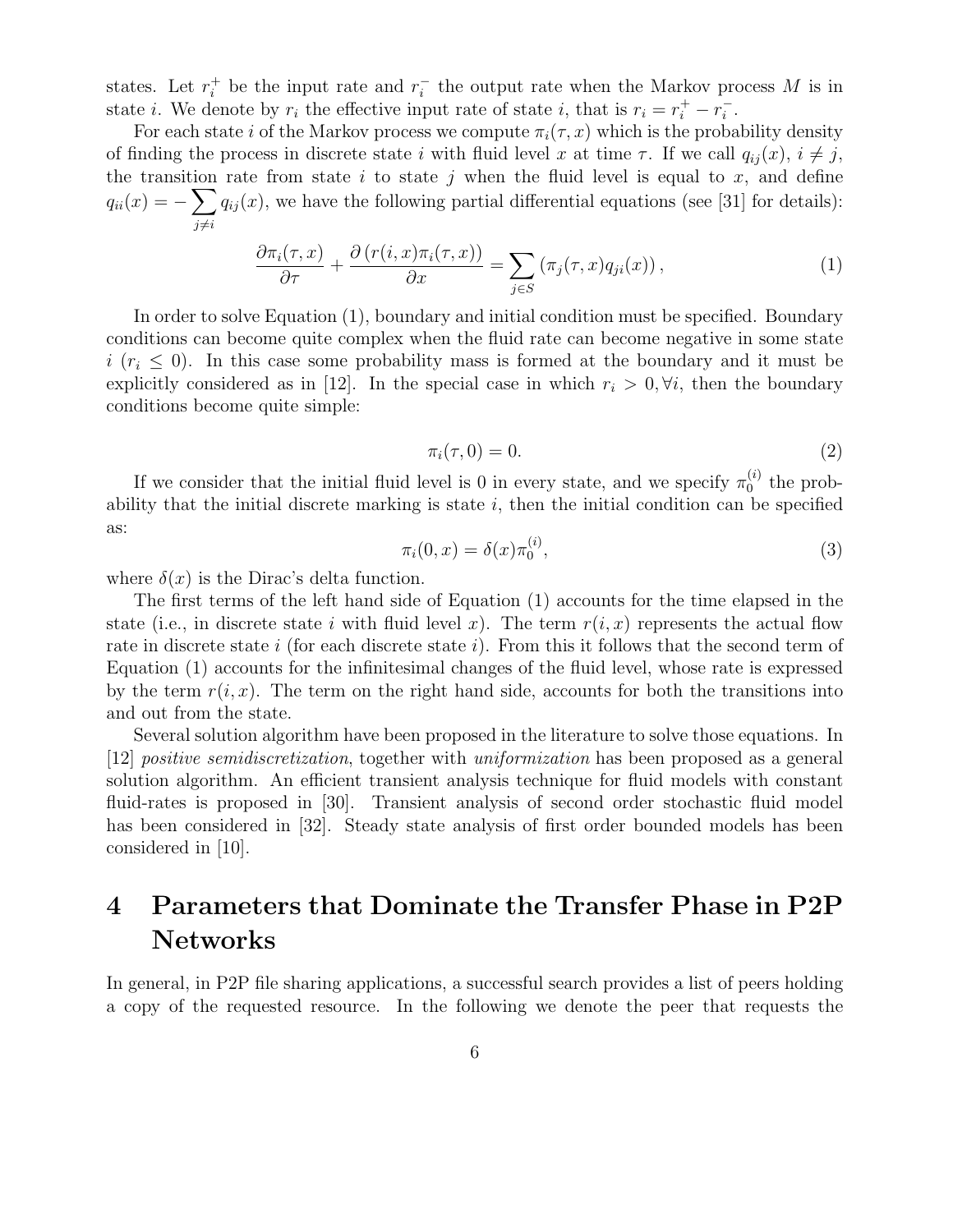| <b>Bandwidths</b> |        |
|-------------------|--------|
| 14.4 Kbps         | $4\%$  |
| $28.8$ Kbps       | $1\%$  |
| $33.6$ Kbps       | $1\%$  |
| 56 Kbps           | $23\%$ |
| 64 Kbps           | $3\%$  |
| 128 Kbps          | $3\%$  |
| DSL               | 14%    |
| Cable             | 44%    |
| T1                | $5\%$  |
| T3                | $2\%$  |

Table 1: Distribution of the user bandwidths (from [28] voluntarily reported by Napster users)

resource as the *client-like peer (c\_peer)* and the peers holding a copy of the requested resource as the server-like peers (s peer). For each s peer and copy of the requested resource the P2P applications also provide additional information such as the bandwidth between the s peer and its ISP, the number of c-peers that are using this s-peer the quality of the resource, and other information that help the c peer to choose the s peer to download the resource.

In the following we discuss the parameters, the characteristics of the P2P file sharing applications, and the user behaviors that influence the transfer phase duration.

- *Network Characteristics*: the rate at which files can be downloaded from a s peer depends on the bottleneck bandwidth between the c peer and the chosen s peer, the available bandwidth, and the latency along the path connecting the two peers. In [28] measure based results for the Napster and Gnutella P2P applications show that there is a significant amount of heterogeneity in bandwidth, latency, and other characteristics that range over several orders of magnitude across the peers of the system. Table 1 reports these measures for the distribution of connection bandwidths. It is important to point out that the measures reported in Table 1, that we use as basis for our experiments have been presented in 2002 and these measures represent a reasonable "picture" of the last-mile connections at that time. The trend is towards high-speed bandwidth connections and thus the results presented in this paper are also computed for a different bandwidth distribution where the fraction of high-speed connections is increased while at the same time the fraction of slower dial-up connections is decreased.
- Application Characteristics: after the c peer chooses a s peer (or more s peers in case of parallel downloads) the resource bandwidth allocated to this (these) transfer(s) may change during the transfer phase. These bandwidth fluctuations are mainly due to the variation of the load on the chosen s peer and also depend on the maximum number of concurrent uploads/downloads.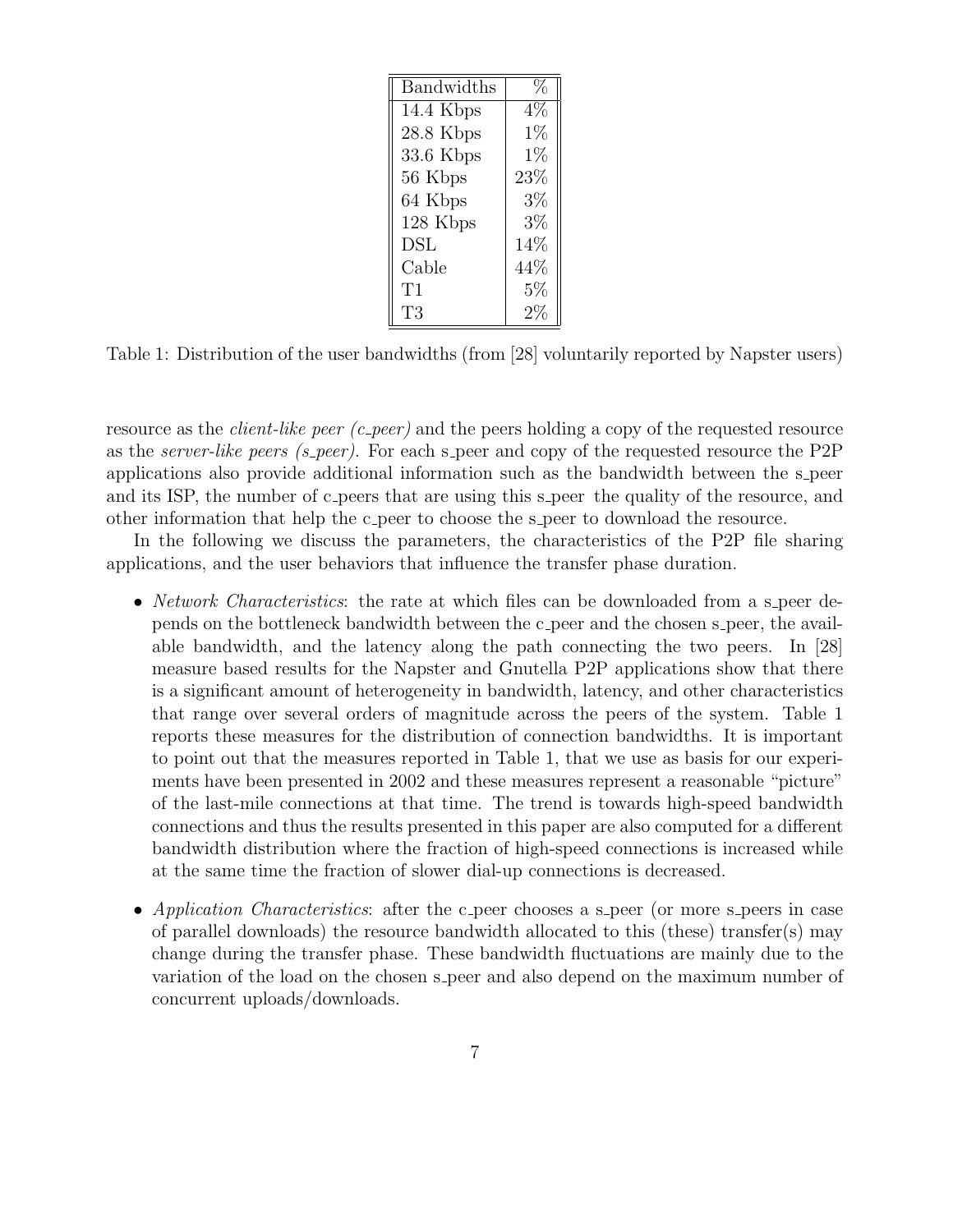In general, P2P applications implement sharing bandwidth policies among the different c peers that download resource(s): in some case the s peer equally shares the available download bandwidth among the c peers, in other cases the sharing policy depends on some parameters that account for the participation level of the c peer. Furthermore, bandwidth fluctuations are also influenced by the maximum number of downloads operations allowed by the s peer. The speed at which the c peer downloads the requested file also depends on the possibility that the file can be downloaded in pieces or "chunks" from several different s peer (for instance, Kazaa allows this possibility).

• Resource characteristics: the size of the resource to be downloaded has an obvious impact on the distribution of the transfer time. Measure-based analysis of P2P applications (see for instance [11, 27]) show that that there is a substantial difference in typical resource size between P2P and WWW traffic. The measures presented in these papers show three prominent regions: *small* resources, typically MP3 files, that are less than 10 MB, medium-size resources, 10 to 100 MB that correspond to small-medium video files, and large-size resources over 100 MB, that correspond to large video files.

The quality of the resource is a factor that has a direct translation into the size characteristics of resource and can be used as a parameter to select a particular s peer for downloading. In the case of a MP3 file the quality of the resource is intended in terms of compression bitrate, in the case of a still image coded using the JPEG standard the quality is intended in terms of the compression parameter. Quality information for other resource types can be easily defined and it is retrieved from the search results and provided as an attribute of the copy of the requested resource.

The influence of the resource popularity, i.e., the number of peers that hold a copy of the resource, on the transfer rate is quite clear. If the c peer is looking for a very popular resource, than the probability that a copy of this resource is held by a s peer with high speed connection bandwidth is higher than the the case of a search for a "rare" resource. On the other hand the probability that a s-peer holding a very popular resource is overloaded (because there are many c peers that require its resource(s)) increases with the resource popularity.

• User Behavior: When multiple s-peers hold a copy the requested resource, the user has to select the actual s peer from which downloading the resource. The choice could be based on the s-peer with the fastest connection, on the s-peer with the lowest load, on the quality of the resource, it could be a random selection, etc.

Another important issue related to the user behavior concerns the cooperation among users. Without cooperation users of such applications suffer long download delays, if they are able to download at all [2]. Usually, existing P2P applications rely on altruism, which inevitably fails when participants show some selfish behavior. In order to prevent these behavior, many P2P protocols applies a user-managed incentive system. In Section 6 we investigate the effects on the user-perceived performance measures of some simple incentive mechanisms.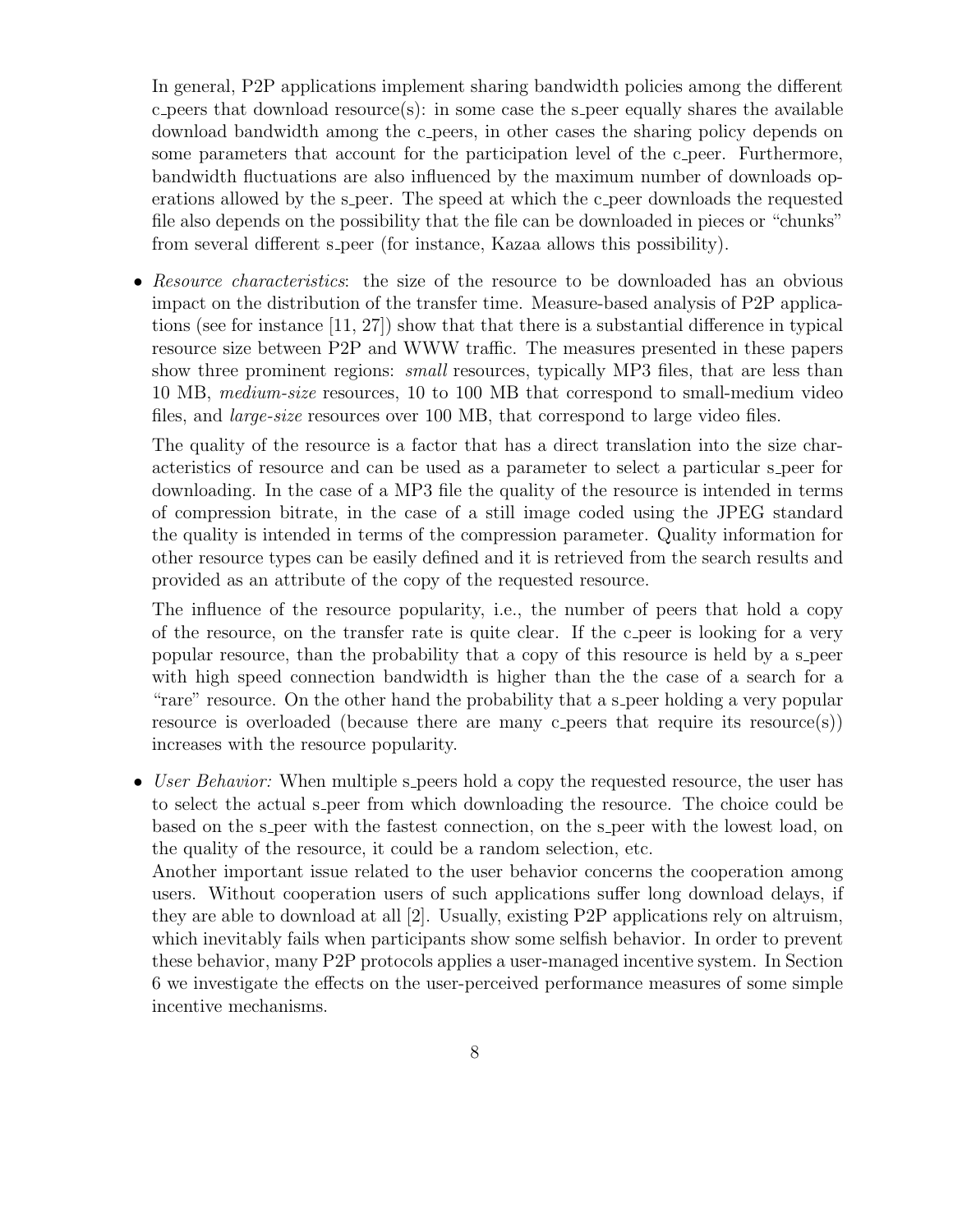# 5 Model description

The goal of the proposed model is to compute the transfer time distribution for the download of a file of a given length s, available on n peers, from a c peer with a given bandwidth  $cb$ . We will denote this distribution as  $F_t(t|cb, s, n)$ ; it represents the probability that a c peer with bandwidth cb can download a resource of length s that is available on  $n$  peers in less than t units of time.

In the following we always consider the case of a particular c peer that transfers a resource  $r<sub>s</sub>$  from a given s peer. We will address these entities respectively as tagged c peer, tagged transfer and tagged s peer. We analyze the tagged transfer by making transient analysis of the model: we assume that the tagged c-peer starts downloading the resource  $r_s$  at time 0, and stays in the system until it has finished downloading it. The tagged c-peer leaves the system as soon as it has finished the transfer and we do not consider queuing of requests before starting the resource transfer. For these assumptions, we model only the interference caused by other peers.

Consider the file transfer of given resource  $r<sub>s</sub>$  from a s-peer of bandwidth sb. Two entities interact in the file transfer: a peer which acts as a c peer, and another peer that acts as a s peer. The c peer downloads resource  $r_s$ , and the s peer uploads resource  $r_s$ . Since we are in a P2P network, both the s-peer and the c-peer can handle more simultaneous uploads and downloads. The download time distribution depends on the bandwidth of both peers, on the number and on the type of concurrent uploads and downloads at both peers, and on the network load.

The c peer behavior, the s peer behavior and the network load, can be described using continuous time, discrete state stochastic processes. We call  $c$ -peer process the stochastic process that describes the c peer behavior, and  $\mathcal{S}_c$  its state space. In the same way we define the s-peer process (state space  $S_s$ ) and the network process (state space  $S_n$ ). Each state  $s_c \in S_c$ and  $s_s \in \mathcal{S}_s$  takes into account the number of concurrent uploads, downloads and their actual speed. Each  $s_n \in \mathcal{S}_n$  considers a different load of the network.

If we denote by  $f(s_c, s_s, s_n)$  the transfer rate at which resource  $r_s$  is downloaded when the c peer, the s peer and the network are in state  $s_c$ ,  $s_s$ ,  $s_n$  respectively, then the number of bytes  $x(\tau)$  downloaded in time  $\tau$  are:

$$
x(\tau) = \int_0^{\tau} f(s_c(t), s_s(t), s_n(t))dt.
$$

During the download the entities change states, and this is denoted by writing  $s_c(t)$ ,  $s_s(t)$ ,  $s_n(t)$ .

In the following in Section 5.1 we first present the fluid model and the solution technique to compute the transfer time distribution given that both the s peer bandwidth and the initial states are known. A detailed model construction example is provided in the Appendix. Section 5.2 describes the technique to remove the dependency on the initial state, and Section 5.3 describes the technique to remove the dependency on the s peer bandwidth. Finally, Section 5.4 proposes a general framework based on the concept of peer classes to extend the modeling approach to deal with several interesting scenarios.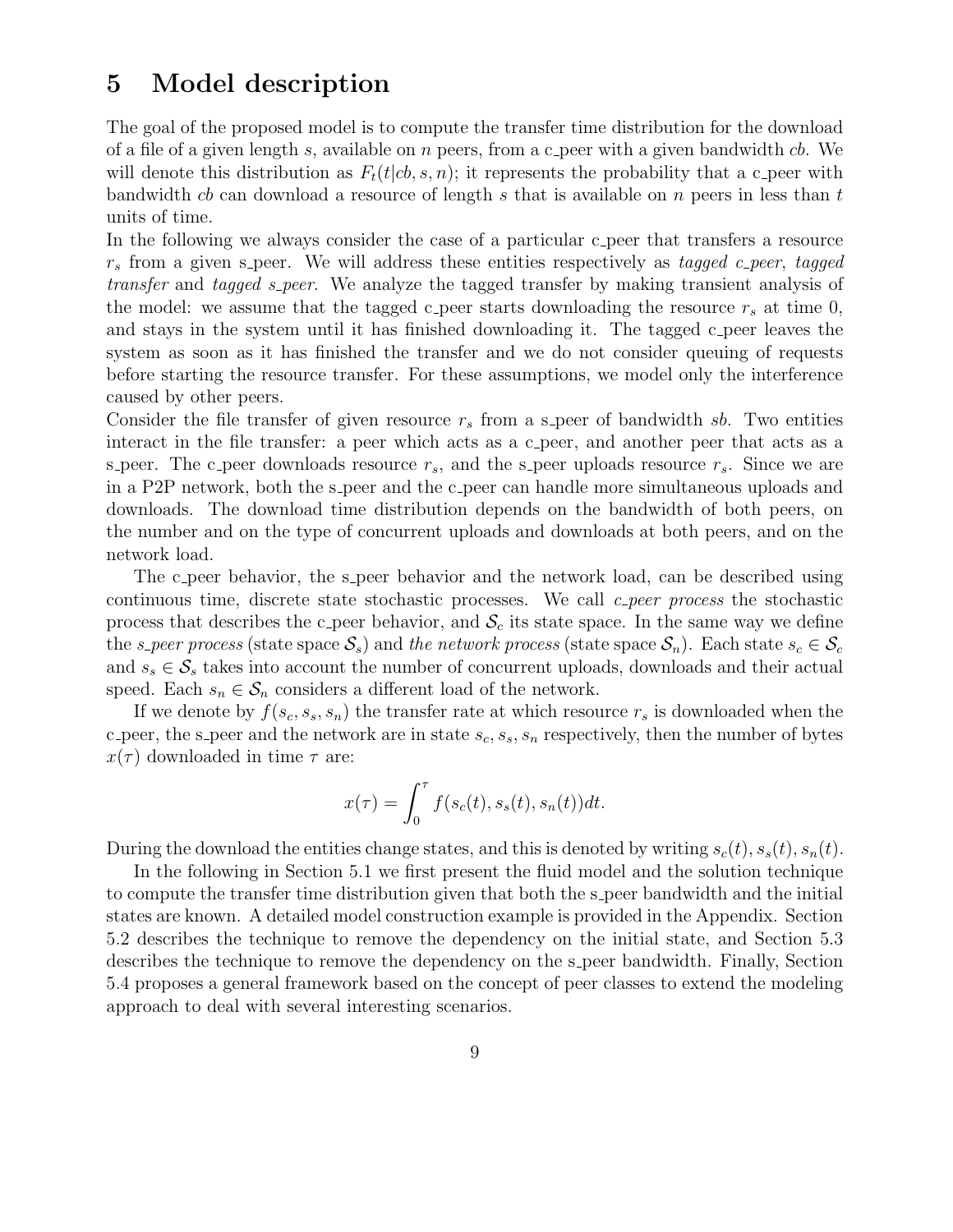

Figure 1: The considered model

#### 5.1 The Stochastic Fluid Model

In our analysis we assume that communication bottlenecks can only happen at the c peer or at the s peer (i.e. only the first and last mile), and that the backbone is never a bottleneck. In other words, we assume that  $f(s_c, s_s, s_n) = f(s_c, s_s, s'_n), \forall s_n, s'_n \in \mathcal{S}_n$ . Thus we drop the dependency on the network state  $s_n$ , and we specify the transfer rate simply as:  $f(s_c, s_s)$ . We assume that that actual transfer rate is just the minimum between two independent terms: the maximum upload rate at the c peer  $f_c(s_c)$ , and the maximum download rate at the s peer  $f_s(s_s)$ , that is:

$$
f(s_c, s_s) = \min(f_c(s_c), f_s(s_s)).
$$
\n(4)

We also assume that the tagged c peer always selects a peer that is immediately available for downloading. We chose to represent both the c peer process and the s peer process with two independent components each: the *download component*, and the upload component. Both components are modeled using finite capacity queues, as depicted in Figure 1. The queue representing the download component at the c peer, and the queue representing the upload component at the s-peer, have at least one customer (the tagged transfer of the requested resource  $r_s$ ). The other customers represent respectively:

- The other resources that our tagged c peer is downloading in parallel with resource  $r_s$ (c peer download component).
- The resources that our tagged c peer is uploading when acting as a s peer for other peers. (c peer upload component).
- The other resources that our tagged s peer is uploading in parallel with resource  $r_s$ (s peer upload component).
- The resources that the tagged s peer is currently downloading from other peers  $(s\text{-}peer)$ download component).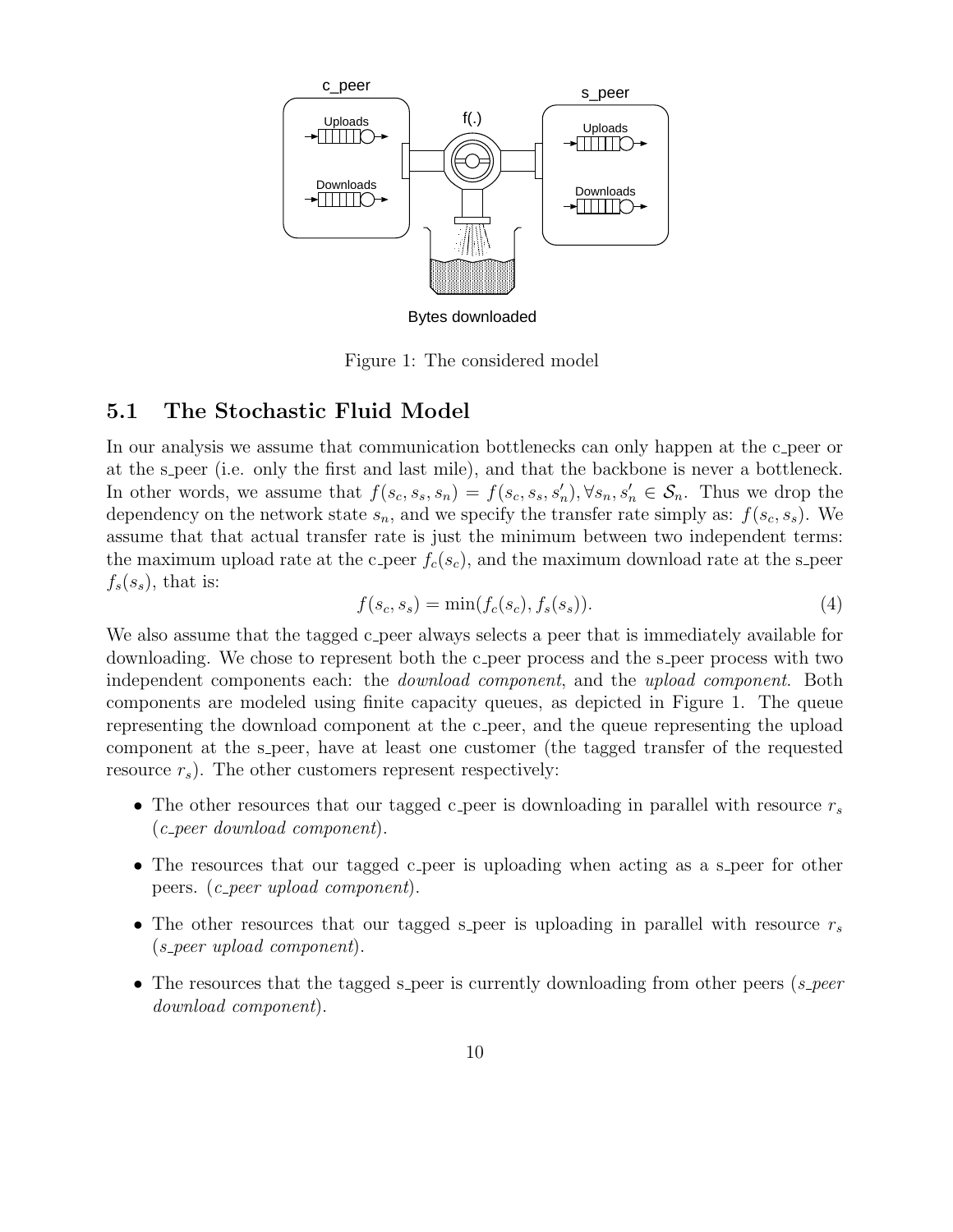In the following we will refer to this queues by using the subscripts  $cd$ ,  $cu$ ,  $su$ , and  $sd$  respectively.

If we denote by  $\mathcal{S}_{cu}$  and  $\mathcal{S}_{cd}$  the states spaces of the upload and download components at the c peer, and  $S_{su}$  and  $S_{sd}$  the states spaces of the upload and download components at the s peer, we have that  $S_c = S_{cu} \times S_{cd}$  and  $S_s = S_{su} \times S_{sd}$ .

In this paper we choose to model all the queuing components using  $M/H_2/\infty/K$  queues, where  $H_2$  refers to a two stages hyper-exponential distribution.

The inter-arrival distribution is assumed to be exponential. We also consider that the arrival rate may depend on the s-peer bandwidth, and may be different for the upload or the download queue, as in [28]. In this way the queues representing the four model components have each one a different arrival rate. We denote these rates with  $\lambda_{cu}(cb)$ ,  $\lambda_{cd}(cb)$ ,  $\lambda_{su}(sb)$ ,  $\lambda_{sd}(sb)$ . Each of these rates is derived as a fraction of a reference value  $\lambda_0$  obtained from the measures reported in [23].

The choice of the two stage hyper-exponential distribution for the service time distribution of the four queues stems from available measures [11] that provide statistics on the distribution of session times for downloads. In particular, this study highlights that session times exhibit high variability (because of the large heterogeneity in resource sizes); the two-stage hyperexponential distribution is a very simple Markovian representation of distributions whose coefficient of variation is greater than one and it allows to keep the discrete state space of the stochastic fluid model as small as possible. It would be by no means difficult to use more complex phase-type Markovian approximations of heavy-tailed distributions to represent variability in session times; the impact of this choice on the model we developed would be an increase of number of the discrete states.

K represents the maximum number of simultaneous interfering transfers (upload or download) allowed by each component. This maximum is assumed to be dependent on the bandwidth, to be different for the upload and the download queue, and to exclude the tagged transfer. We denote these different values with  $M_{cu}(cb)$ ,  $M_{cd}(cb)$ ,  $M_{su}(sb)$ ,  $M_{sd}(sb)$ . Note that in the case of  $M_{cd}(cb)$ ,  $M_{su}(sb)$ , the actual maximum is one unit bigger for the assumption that the tagged transfer is excluded from the model.

We assume that the available bandwidth at the s peer for download is equally shared among all the competing uploads and downloads if there is no distinction between upload and download bandwidths (e.g. Cable Modem, Ethernet). On the other hand, if uploading bandwidth and downloading bandwidth are separated (e.g., dial-up and asymmetric DSL connections) the available bandwidth at the s peer for download is equally shared among all competing downloads. The same rule applies at the c peer for uploads. According to the previous considerations we can write:

$$
f_s(s_{su}, s_{sd}) = \begin{cases} \frac{sb}{\#s_{su} + \#s_{sd} + 1} & \text{if downloading and uploading} \\ \frac{s b_{upld}}{\#s_{sd} + 1} & \text{if downloading and uploading} \\ \frac{s b_{upld}}{\#s_{sd} + 1} & \text{bandwidths are separated} \end{cases}
$$
(5)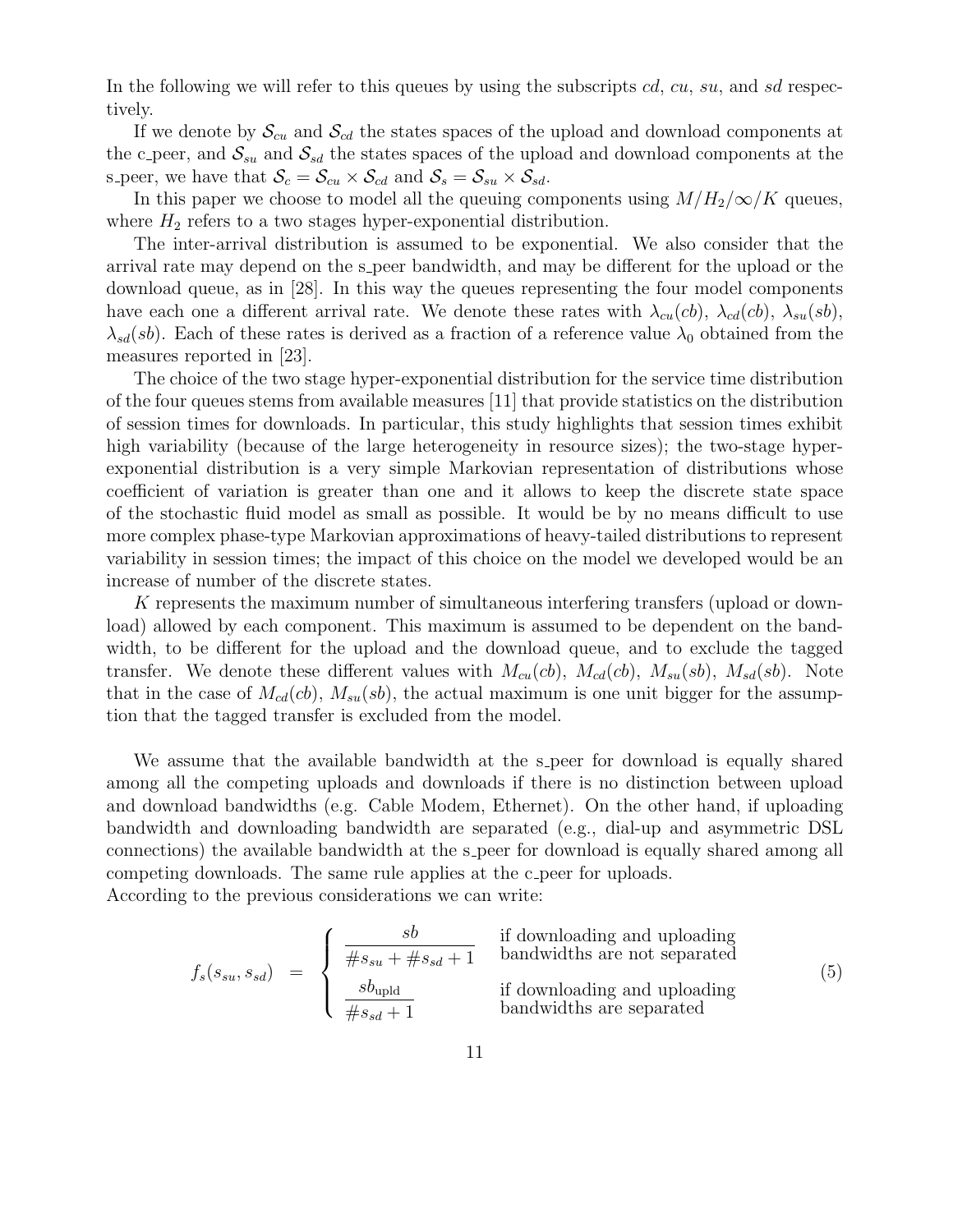where  $\#s_{su}$ , and  $\#s_{sd}$ , represent the number of customers in queues su and sd; sb is the s peer bandwidth; and  $sb_{\text{upld}}$  is the s peer uploading bandwidth (when the uploading and downloading bandwidths are separated). We can write the same kind of equation for the c peer

$$
f_c(s_{cu}, s_{cd}) = \begin{cases} \frac{cb}{\#s_{cu} + \#s_{cd} + 1} & \text{if downloading and uploaded} \\ \frac{cb_{\text{dwnl}}}{\#s_{cd} + 1} & \text{if downloading and uploaded} \\ \frac{cb_{\text{dwnl}}}{\#s_{cd} + 1} & \text{if downloading and uploaded} \end{cases}
$$
(6)

where  $#s_{cu}$ , and  $#s_{cd}$ , represent the number of customers in the queue cu, cd; cb is the c peer bandwidth; and  $cb_{dwnl}$  is the c peer downloading bandwidth (when the uploading and downloading bandwidths are separated). In Equations (5) and (6) the tagged transfer is represented by adding one to the denominator. By Equation (4), we can define:

$$
f((s_{cu}, s_{cd}), (s_{su}, s_{sd})) = \min(f_c(s_{cu}, s_{cd}), f_s(s_{su}, s_{cd}),).
$$

where  $f_c(s_{cu}, s_{cd})$  and  $f_s(s_{su}, s_{cd})$  are defined by Equations (5) and (6).

With the previous assumptions, the underlying stochastic process of the described model is a stochastic fluid model. The state space is defined as:  $S_c \times S_s = S_{cu} \times S_{cd} \times S_{su} \times S_{sd}$ . If we call  $Q_{cu}$ ,  $Q_{cd}$ ,  $Q_{su}$  and  $Q_{sd}$  respectively the generator matrices of the queuing networks corresponding to the c peer upload component, c peer download component, s peer upload component and s peer download component, then the generator matrix of the stochastic fluid model can be defined as:

$$
\boldsymbol{Q} = \boldsymbol{Q}_{cu} \oplus \boldsymbol{Q}_{cd} \oplus \boldsymbol{Q}_{su} \oplus \boldsymbol{Q}_{sd},
$$

that is, the Kronecker sum of the generator matrix of the single components. The rate matrix of the stochastic fluid model, can be defined as a diagonal matrix  $\mathbf{R} = \text{diag}(\hat{f}(i))$ , where:

$$
\hat{f}(i) = f((s_{cu}[i], s_{cd}[i]), (s_{su}[i], s_{sd}[i])),
$$

and  $s_l[i]$  represents the part related to the l component of state i, with  $l \in \{cu, cd, su, sd\}$ . Figure 2 shows a graphical representation of the stochastic fluid model. If we denote as  $\pi_i(\tau, x)$  the probability density of having x unit of fluid at time  $\tau$  in discrete state j, i.e., the probability that x bytes of a resource have been downloaded at time  $\tau$  in state j, we can rewrite Equation (1) in matrix / vector notation:

$$
\frac{\partial \pi(\tau, x)}{\partial \tau} + \frac{\partial \pi(\tau, x)}{\partial x} \mathbf{R} = \pi \mathbf{Q},\tag{7}
$$

where  $\pi(\tau, x)$  is a vector whose components correspond to  $\pi_i(\tau, x)$ .

The resource transfer time is conditioned by the number of competing peers on both the s peer and on the c peer when the transfer starts. This problem will be dealt with in Section 5.2. In this section, we assume that the initial states of the c peer and of the s peer are specified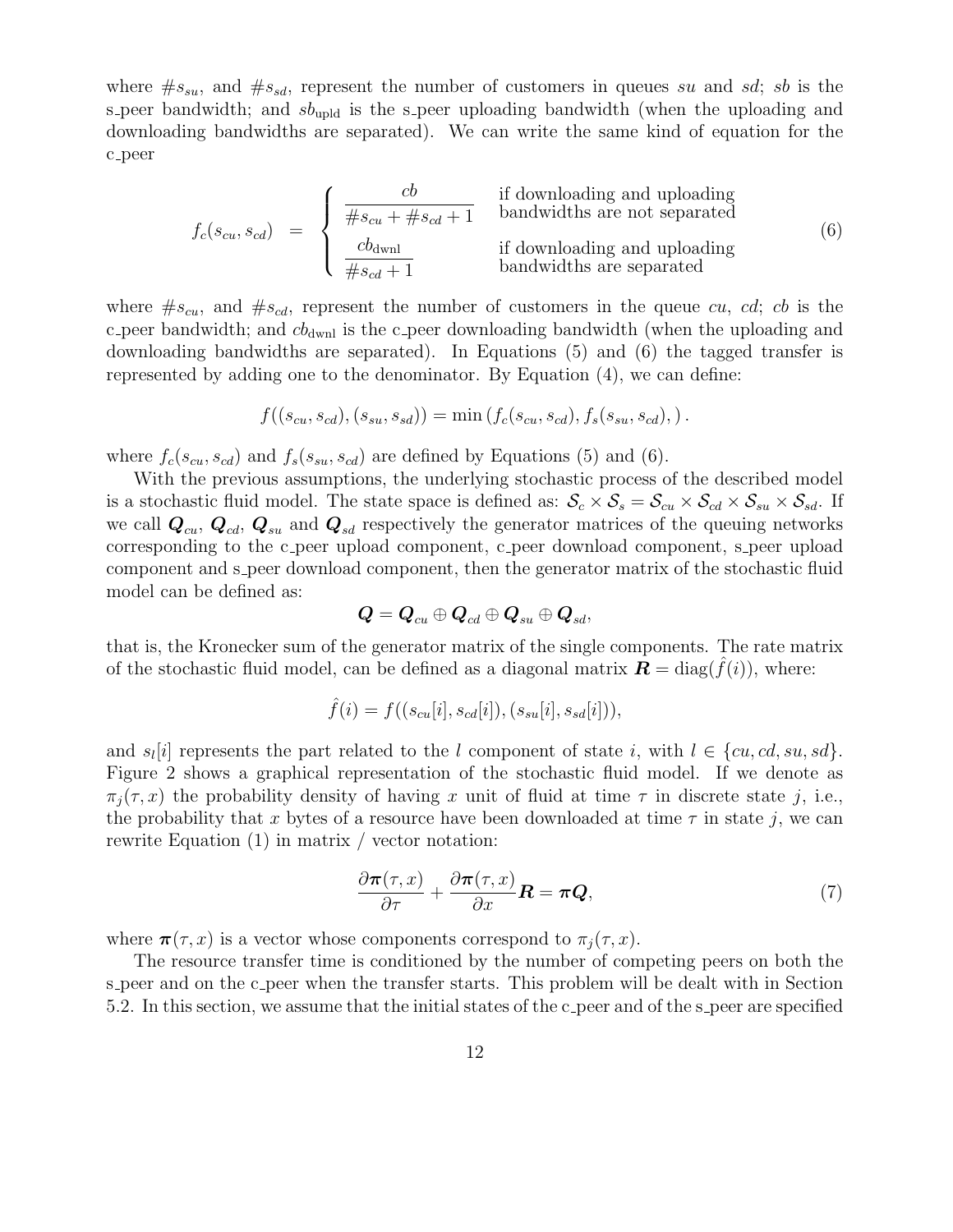

Figure 2: The Markov Process underlying the model

as a model parameter, denoted as  $\pi_0$ . The parameter  $\pi_0$  is a probability distribution on the model state space  $S_{cu} \times S_{cd} \times S_{su} \times S_{sd}$  (the j-th component of vector  $\pi_0$  that corresponds to the probability of state  $(s_{cu}[j], s_{cd}[j]), (s_{su}[j], s_{sd}[j])$  is denoted as  $\pi_0(j)$ ).

Since  $f(j) > 0$  for any state j, and since the fluid place is unbounded the initial and boundary conditions are:

$$
\begin{array}{rcl}\n\pi(0,x) & = & \delta(x)\pi_0, \\
\pi(\tau,0) & = & 0.\n\end{array} \tag{8}
$$

Many of the terms in Equation 7 depend on the c peer bandwidth cb and on the s peer bandwidth sb. In particular, matrices  $Q$  and  $R$  depends on both the sb and cb since the arrival rate of the queues and the definition of rate function depend both on sb and cb. By explicitly showing these dependencies, we can denote the solution of Equation (7) as  $\pi(\tau, x, sb, cb, \pi_0)$  for a given combination of parameters sb, cb and  $\pi_0$ .

The probability of having downloaded s bytes in less than t seconds is equal to the probability of having downloaded at least s bytes at time  $\tau = t$ , and can be computed as:

$$
F_t(t|sb,cb,s,\boldsymbol{\pi}_0) = \int_s^\infty \bar{\pi}(\tau,x,sb,cb,\boldsymbol{\pi}_0)dx \bigg|_{\tau=t}
$$
\n(9)

where  $\bar{\pi}(\tau, x, sb, cb, \pi_0) = \pi(\tau, x, sb, cb, \pi_0)$ , and 1 is a unit vector with a number of components equal to the number of discrete states of the model.  $\bar{\pi}(\tau, x, sb, cb, \pi_0)$  represents the probability density of the fluid level regardless of the discrete state.

For the sake of simplicity we chose to represent both the c peer process and the s peer process with two independent components each: the download and the upload component. Dependencies among the four queueing processes may be captured by suitably modifying the modulating discrete part of the stochastic fluid model. In this case, the modifications may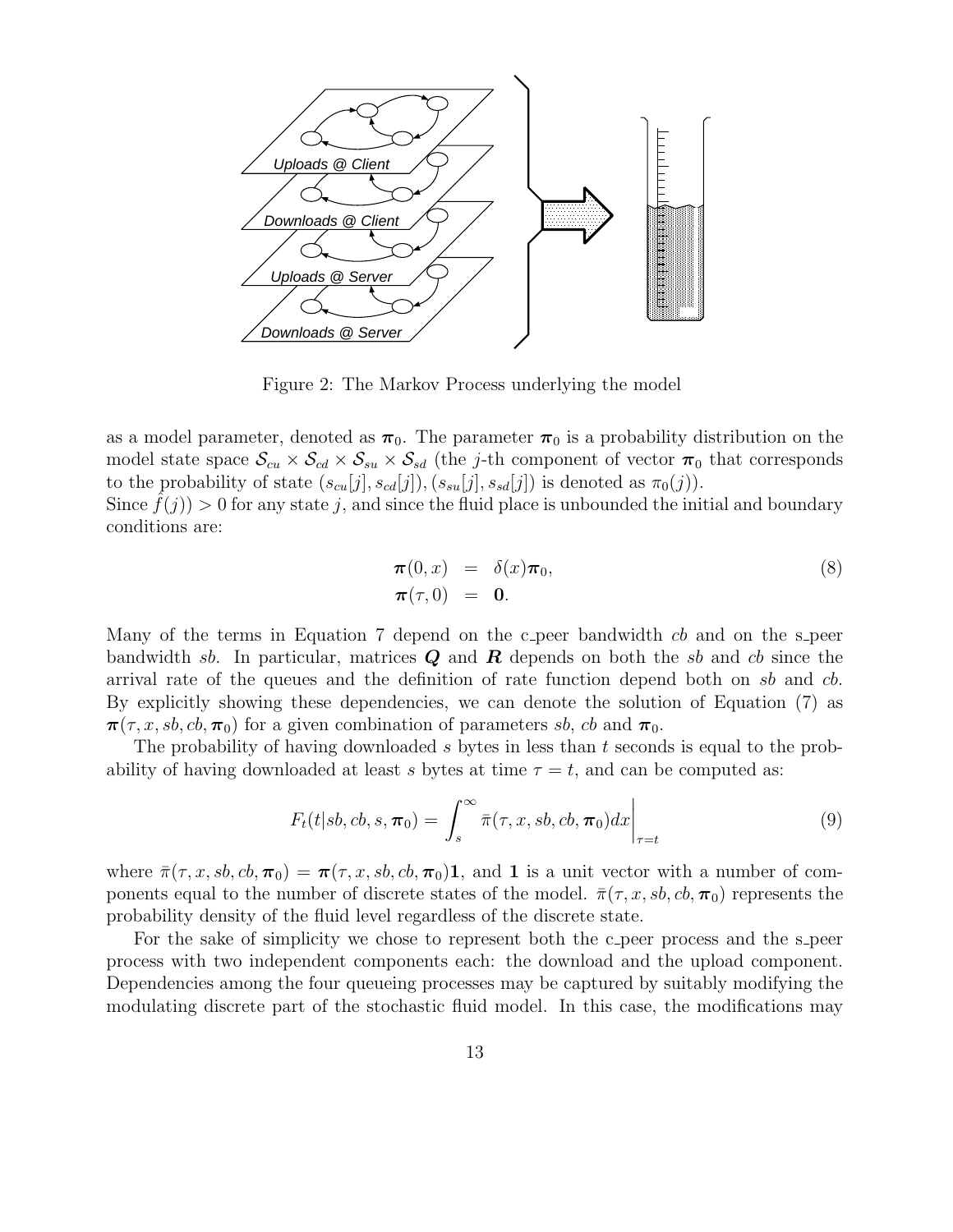

Figure 3: The dependency of the transfer time from the initial load

prevent the possibility of describing the matrix  $Q$  by means of Kronecker sum of the generator matrix of the single components.

#### 5.2 Removing the initial state dependency

The initial state of each peer involved in a file transfer can have a significative impact on the time necessary to complete it. This is more evident in the case of shorter files. For example, Figure 3 shows the transfer time distribution for different initial loads, calculated for a 112 KB JPEG image from a DSL peer using a DSL connection, when there are no simultaneous transfers on the c peer and the s peer allows five simultaneous uploads but does not perform any downloads. The download time of the resource is shorter when the system is less loaded at the beginning of the transfer. The same consideration are enhanced if we consider the full P2P scenario where both the c peer and the s peer can have many simultaneous uploads and downloads.

From these consideration it is clear that it is important to determine correctly the initial state of the model. The model, as presented in Figure 1, is composed by four queuing networks. We assume that when the download starts, the tagged c peer finds all the four queues in their steady state. In this manner, the initial state of the model is computed by determining the steady state solution of the four finite capacity queues. In particular we determine:

$$
\begin{cases} \pi_l^0 \mathbf{Q}_l = 0 \\ \pi_l^0 \mathbf{1}_l = 1 \end{cases}
$$
 (10)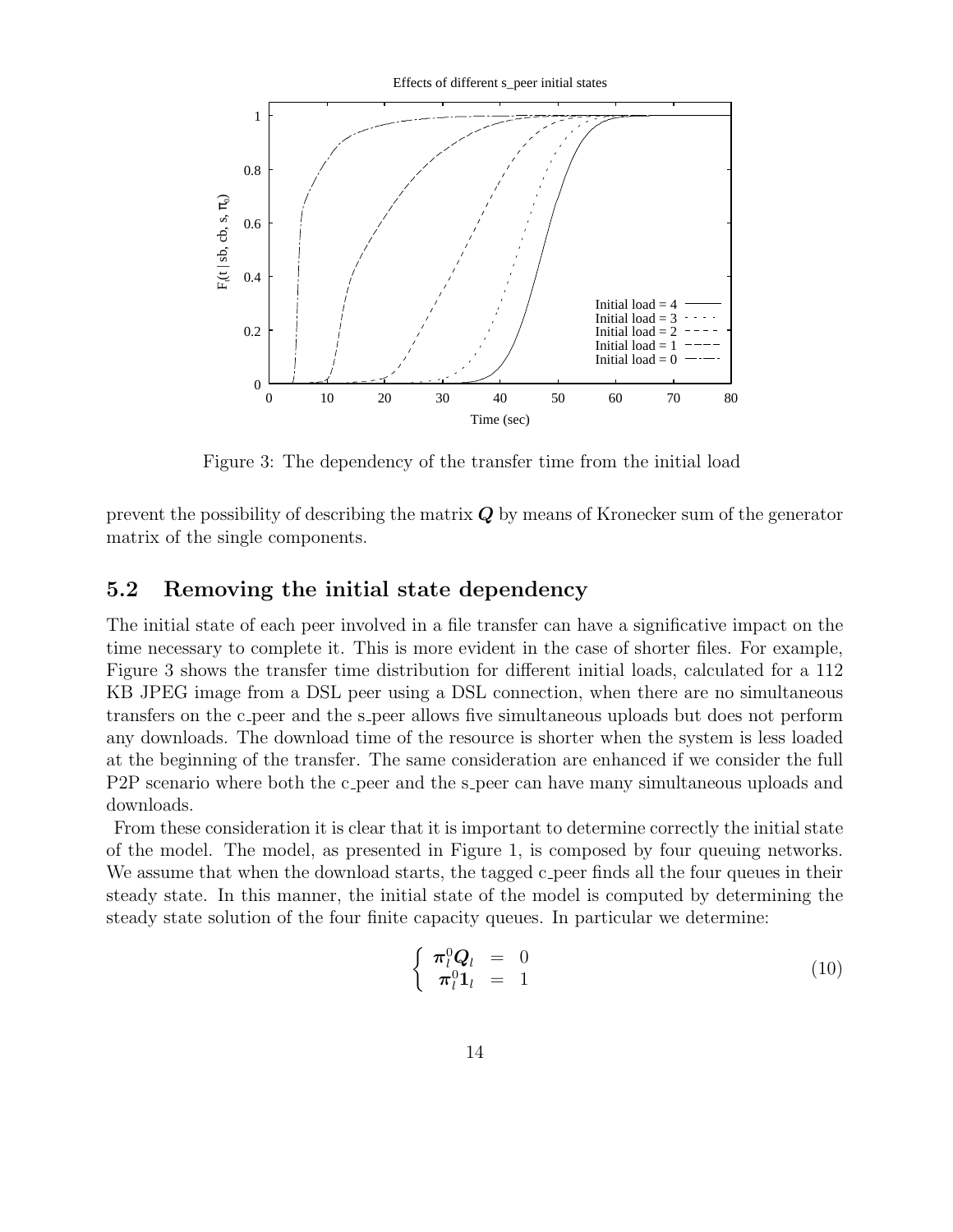with  $l \in \{cu, cd, su, sd\}$ , and where  $\mathbf{1}_l$  is a vector of size  $|\mathcal{S}_l|$  with all the components equal to one. Then we define the initial state of the whole model  $\pi_0$  as:

$$
\boldsymbol{\pi}_0 = \boldsymbol{\pi}^0_{cu} \otimes \boldsymbol{\pi}^0_{cd} \otimes \boldsymbol{\pi}^0_{su} \otimes \boldsymbol{\pi}^0_{sd},
$$

where the ⊗ operator indicates that each component of the left vector is multiplied by all the components of the right vector. Note that since  $Q$  depends on both the c-peer bandwidth cb and the s peer bandwidth sb, also  $\pi_0$  depends on cb and sb. We do not explicitly show this dependency by writing  $\pi_0(c, s b)$  for sake of simplicity. We denote the file transfer distribution, after the dependency on the initial state has been removed, by:

$$
F_t(t|sb,cb,s) = F_t(t|sb,cb,s,\boldsymbol{\pi}_0(cb,sb))
$$

#### 5.3 Removing the dependence on the s peer bandwidth

.

In P2P environment, after a successful search of the requested resource, the c peer obtains a list of the peers holding a copy of the file. This list provide a set of information regarding both the peers (i.e. their bandwidth, queue status, etc.) and the resource (i.e. bitrate, size, etc.). The c peer can use these information to select the peer, or a set of peers in case of multiple download, from which get the resource. The choice could be based on the peer with the fastest connection, or on the peer with the lowest load, or on the resource with the highest bitrate, it could be a random selection, etc.



Figure 4: The effect of s peer bandwidth on the distribution of the transfer time (4 MB resource size) for a modem 56 Kbps c peer (left graph) and for a DSL c peer (right graph).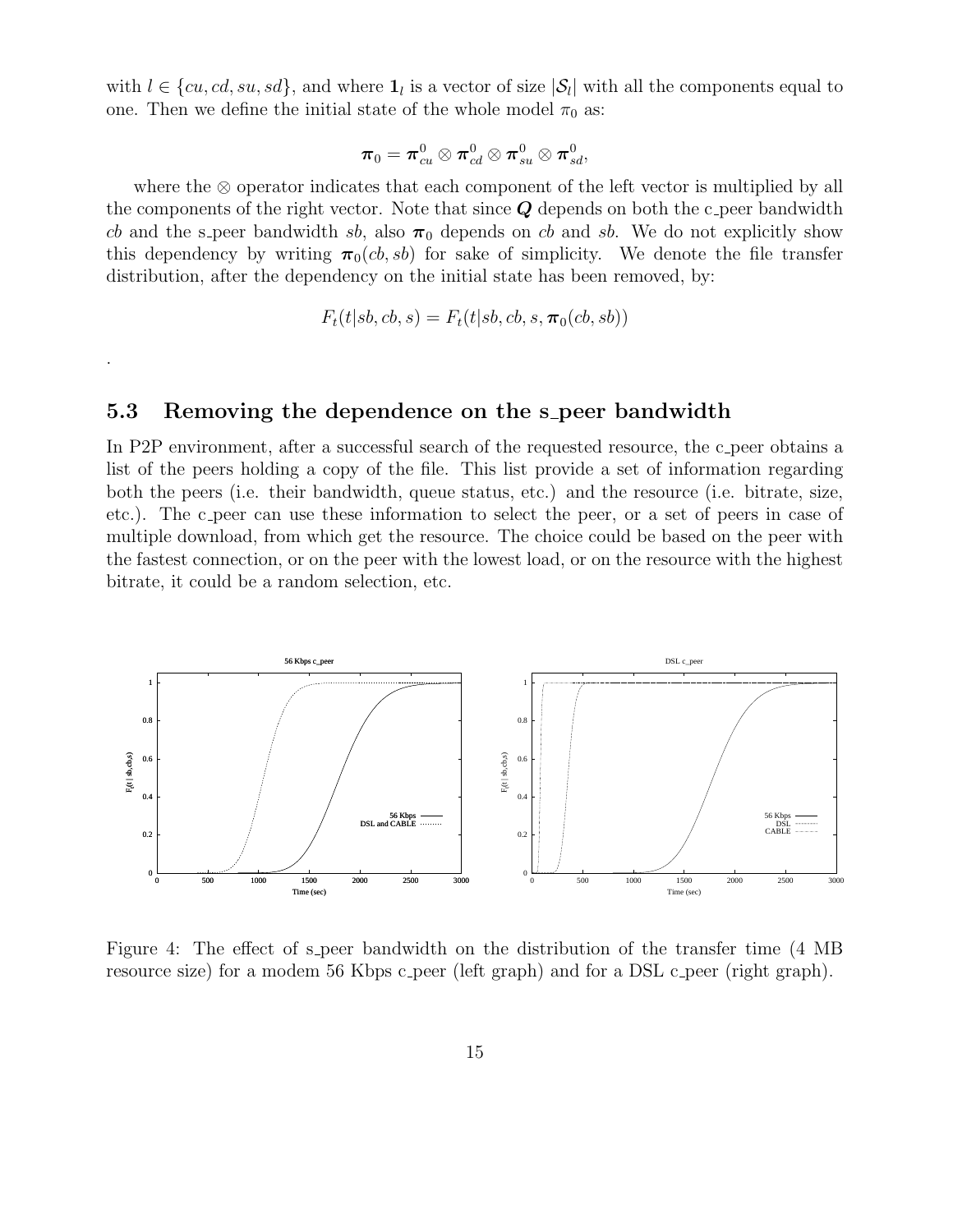What is important to take into account is that the selection policy can impact on the file transfer performance. For instance the selection of the peer bandwidth affects the transfer time distribution. The impact is much stronger if the c peer peer has a fast connection, such as DSL, Cable, T1 and T3. We performed some experiment to verify the dependency of the performance from the s peer bandwidth. We considered two scenarios with two different c peer bandwidth, modem 56 Kbps and DSL, and for each case we calculated the file transfer time distribution for different s peer bandwidths. In particular, we made these experiments with the values 56 Kbps, DSL and Cable. The results reported in Figure 4, relative to the transfer of a resource with size s equal to 4 MB, show that when the c peer has a 56 Kbps bandwidth the transfer time is conditioned by both its and the s peer bottleneck. In this case, when the s-peer bandwidth is faster (DSL or Cable) the transfer performance are limited by the c peer bandwidth; when the s peer bandwidth is 56 Kbps the transfer rate depends on the simultaneous operations that the two peers are performing during the tagged transfer.

When the c peer bandwidth is DSL instead, the performance depends always on the s peer bandwidth; in the case of DSL and Cable bandwidth the role of bottleneck depends on the probability of having simultaneous transfer on both the peers. In the case of 56 Kbps the s peer behaves always like bottleneck and the transfer time depends on its bandwidth. In our model we assumed that the selection peer policy was based on the largest bandwidth.

To model this selection policy we made the same consideration reported in [8]. We consider that the bandwidth of the peers holding a resource are i.i.d. random variables. For the distribution of the bandwidths we consider the one reported from Napster's users and described in Table 1.

According to this distribution, we define a combinatorial manipulation that models the selection of the peer with the highest bandwidth. To this end, we introduce one of the model parameters that is the resource popularity: it is defined as the number of available resources for the tagged transfer, i.e., the number of peers that hold a copy of the content to be transferred. We denote the popularity of the resource identified by the tagged transfer as N.

Our model assumes that when the resource is available on only one s peer, the probability  $P(SB = sb)$  is exactly the one reported in Table 1. When the number of available resources is greater than one, the probability to select a peer with a higher bandwidth grows according to the bandwidth distribution of the peers that are present in the system. The greater the number of available resources, the greater the probability to select a peer with the highest bandwidth. When the number of available resources is large enough, the probability of finding the resource on the highest bandwidth peers tends to 1. It is interesting to note that in the case of a resource available on only one peer, the selection reduces to a random choice policy where the probability distribution is the one reported in Table 1.

The probability of finding a resource on a peer with a given bandwidth, using the fastestconnection policy, can be computed using the following recurrence relation:

$$
P(SB = sb|N = n) = P(SB \le sb|N = n - 1)P(SB = sb) +
$$

$$
P(SB = sb|N = n - 1)P(SB < sb),
$$
(11)

where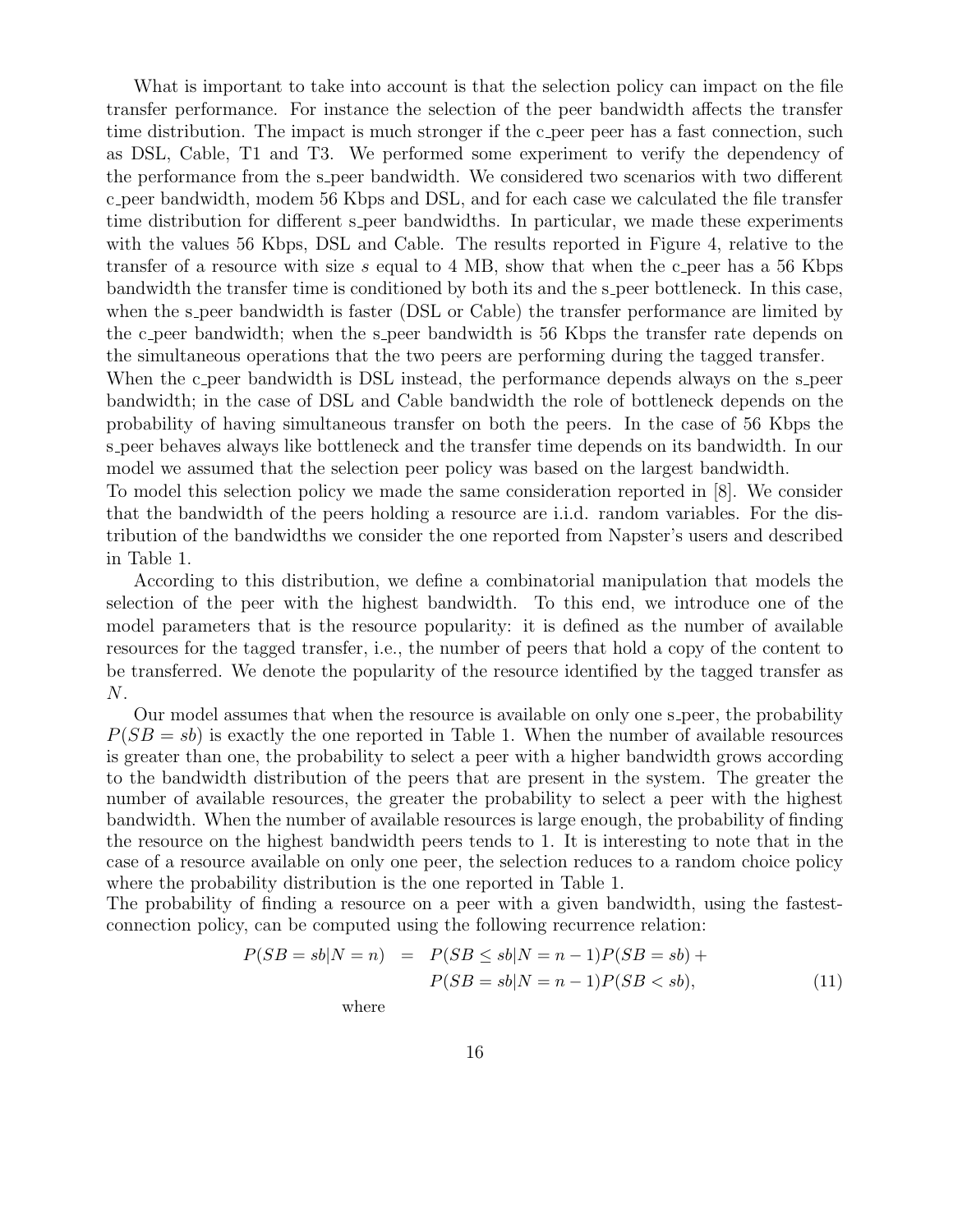$$
P(SB \le sb|N = n - 1) = \begin{cases} \sum_{\hat{b} \le sb} P(SB = \hat{b}|N = n - 1) & \text{if } n > 1, \\ 1 & \text{if } n = 1, \end{cases}
$$
  

$$
P(SB = sb|N = n - 1) = 0 \quad \text{if } n = 1, \text{and}
$$
  

$$
P(SB < sb) = \sum_{\hat{b} < sb} P(SB = \hat{b}).
$$

The meaning of this formula is the following: the probability of selecting a peer with bandwidth  $SB = sb$  given that there are n available resources is equal to the probability to have  $n-1$  peers with bandwidth less than or equal to sb and to find a peer with bandwidth equal to sb, or it is equal to the probability of finding a peer with bandwidth less than sb but to have a peer with bandwidth sb in the previous  $n-1$  resources.

Figure 5 depicts the probability  $P(SB = sb|N = n)$  as function of sb and n. Each vertical slice parallel to the bandwidth axis of this 3-D plot identifies the probability distribution of selecting a given bandwidth b according to the fastest selection bandwidth policy. We note that the probability of selecting the s peer with fastest bandwidth increases with the number of s peers holding a copy of the resource.



Figure 5:  $P(SB = sb|N = n)$  distribution as function of SB, and N.

Using Equation 11, the initial state computed in Section 5.2, and Equation 9, we can compute:

$$
F_t(t|cb, s, n) = \sum_{sb} F_t(t|sb, cb, s) P(SB = sb|N = n).
$$
 (12)

#### 5.4 Model Extensions

The proposed model can be easily extended to consider more complex scenarios. In this section we sketch two possible extensions: one considers the case where a resource is downloaded in parallel from more than one s peer, and the other considers general peer characteristics that might allow, for instance, the modeling of heavily loaded peers known as "hot spots".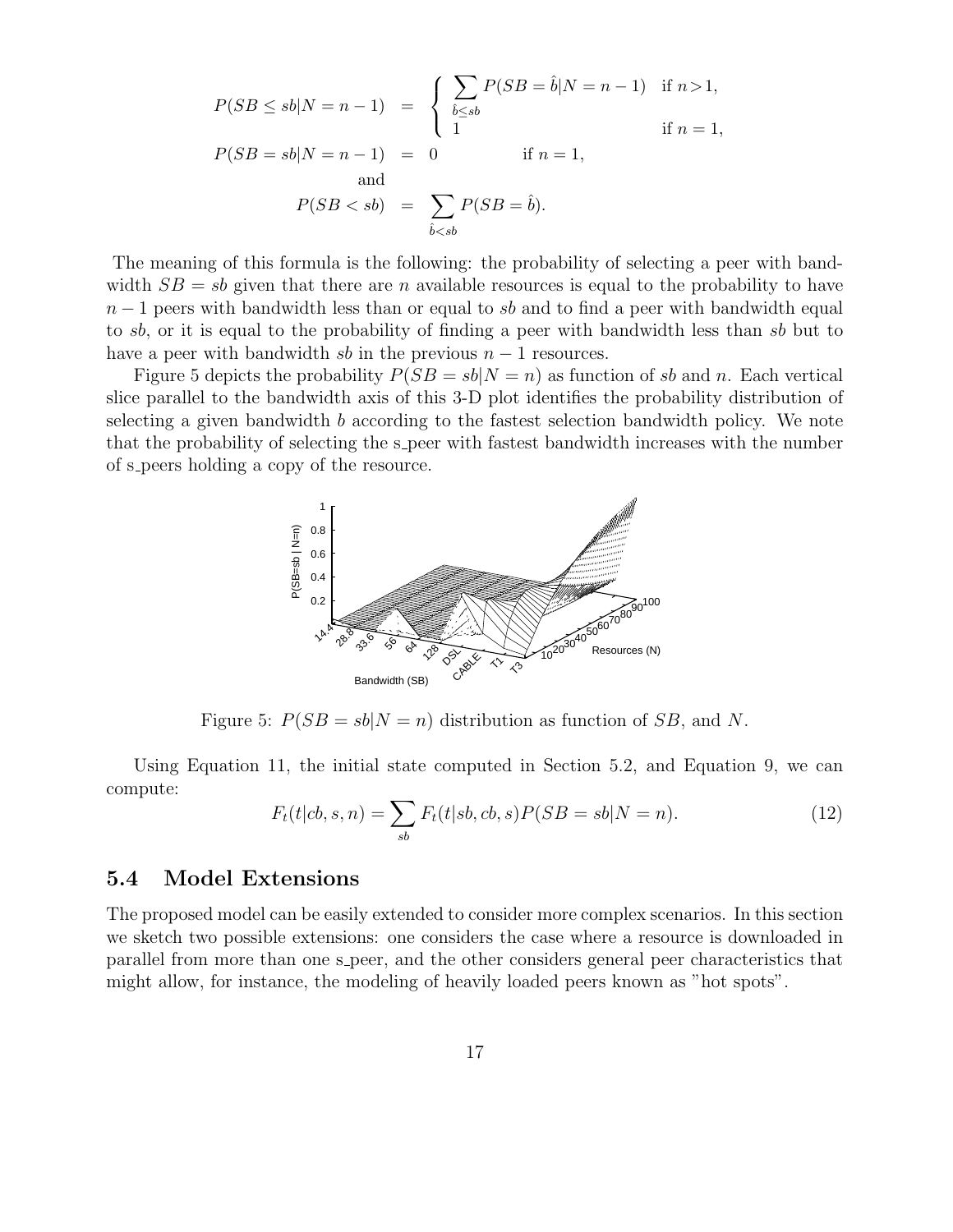#### 5.4.1 Parallel download

In order to consider parallel downloads, the model must be extended to consider more than one s peer. For example, Figure 6 shows how the model can be extended to consider two s peers  $(s_1 \text{ and } s_2)$ . Each s peer can have its own characteristics (bandwidth, capacity and load). The state space of the model will now be composed of 3 components:  $\mathcal{S}_c$  which represents the c peer, and  $S_1$  and  $S_2$  which represents the two s peers. In this case, the actual download speed should depend on the state of both s peers, as proposed in Equation 13

$$
f(s_c, s_{s_1}, s_{s_2}) = \min(f_c(s_c), f_{s_1}(s_{s_1}) + f_{s_2}(s_{s_2})).
$$
\n(13)

Also in this case, each component could be described using two queueing network. The total state space will then be expressed as the cartesian product of the 6 sub-components  $(S = S_{cu} \times S_{cd} \times S_{su_1} \times S_{sd_1} \times S_{su_2} \times S_{sd_2})$ , and the infinitesimal generator of the fluid model as the Kronecker sum of six matrices  $(Q = \mathbf{Q}_{cu} \oplus \mathbf{Q}_{cd} \oplus \mathbf{Q}_{su_1} \oplus \mathbf{Q}_{sd_1} \oplus \mathbf{Q}_{su_2} \oplus \mathbf{Q}_{sd_2}).$ 

In addition, when considering parallel download from more than one s-peer, one fluid model must be produced for every pair of values for the s-peer bandwidths  $sb_1$  and  $sb_2$ . The solution of the fluid model provides in this case  $F_t(t|sb_1, sb_2, cb, s)$ , that is, the download time distribution of a file of length  $s$ , for a c peer whose bandwidth is  $cb$  that downloads the resource in parallel from two s peers of bandwidth  $sb_1$  and  $sb_2$ . The final distribution can be then computed as:

$$
F_t(t|cb, s, n) = \sum_{sb_1} \sum_{sb_2} F_t(t|sb_1, sb_1, cb, s) P(SB_1 = sb_1, SB_2 = sb_2 | N = n).
$$
 (14)

where  $P(SB_1 = sb_1, SB_2 = sb_2 | N = n)$  is now the probability of finding a resource with popularity n on two s-peers whose bandwidths are  $sb_1$  and  $sb_2$ , respectively. The parallel download extension requires more computational efforts since both the number of discrete states of the fluid model and the number of sub-models which must be considered grow exponentially with the number of s peers.

#### 5.4.2 More general peer characteristics

In the proposed model, the peers are actually partitioned in classes characterized by their bandwidth value, i.e., every parameter of the fluid model depends only on the peer bandwidth. To consider a more general scenario where the peer characteristics depend also on other parameters, we could consider the peers as partitioned into a number u of general peer classes  $C = \{c_1, c_2, \ldots, c_u\}$ . For instance, a peer class could be used to represent peers with high bandwidth, a large number of resources, and a heavy request load (hot spots), or to represent peers with dial-up connections, no resources to share, and no request load (free raiders).

For each class c, we define the arrival rate  $\lambda(c)$ , the maximum upload and download capacity  $K_u(c)$  and  $K_d(c)$ , the maximum bandwidth for download and upload  $sb_u(c)$  and  $sb_u(c)$ , and the actual bandwidth function  $f_{s(c)}(s_s(c))$ . Using the proposed extension, we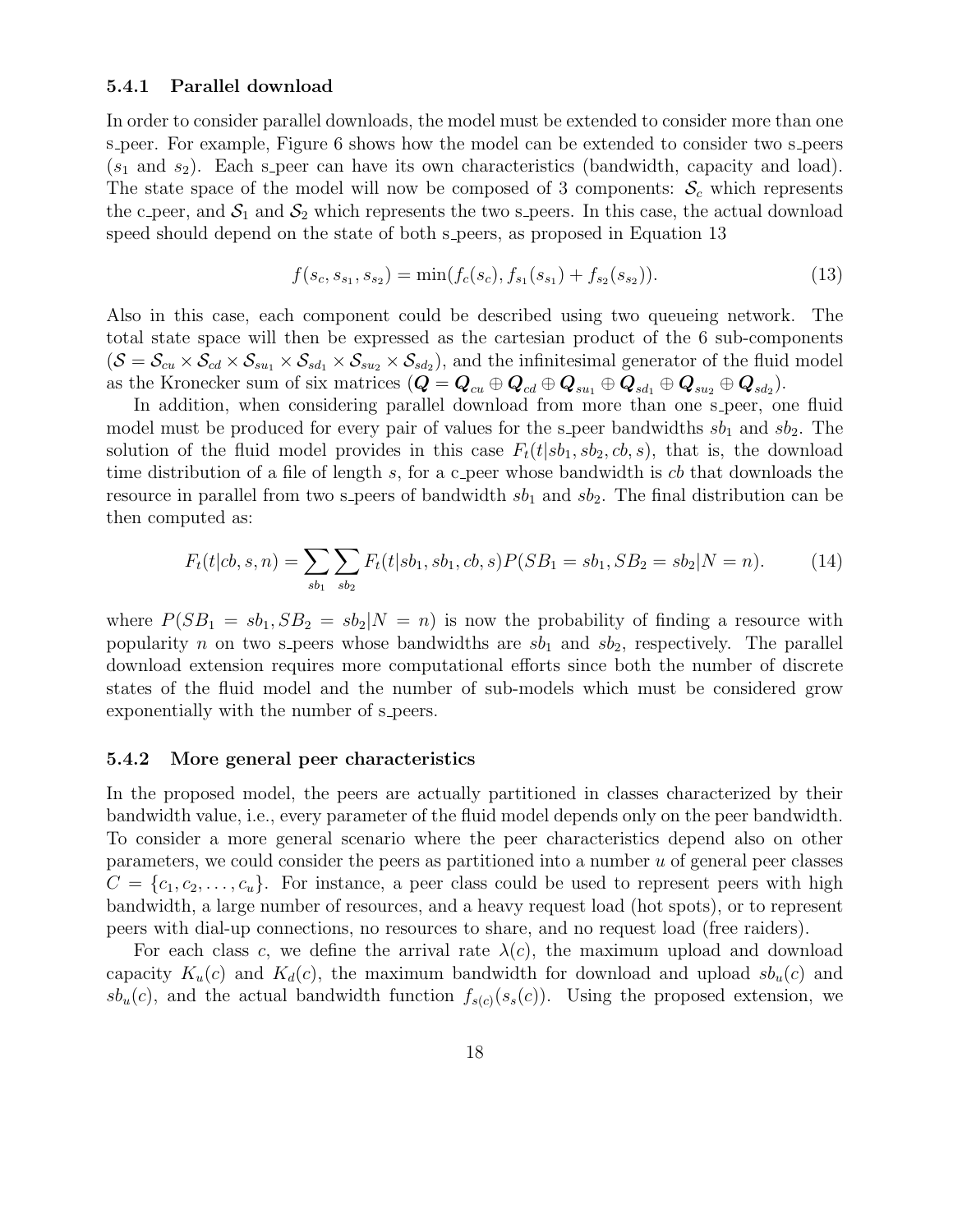

Bytes downloaded

Figure 6: Extension to consider two s peers

are able to determine the download time distribution of a file of length s from a c peer of bandwidth cb from a s-peer of class c, which is referred to as  $F_t(t|c, cb, s)$ .

Furthermore, in the original model, the queueing time distribution at the s-peer has been ignored, assuming that the c-peer always found the s-peer available. The model could be extended to remove this assumption, if we are able to compute (using for example a simple queueing model) the probability density of waiting time distribution at a s peer of class  $c$  that we denote as  $w(t|c)$ . Generalizing the approach used to derive Equation 11, we can assume we are able to determine the distribution of the probability of finding the tagged resource on a s peer of class c, given the resource popularity n, i.e.,  $P(C = c|N = n)$ ; in this case, we can compute the final transfer time distribution as:

$$
F_t(t|cb, s, n) = \sum_c (F_t(t|c, cb, s) * w(t|c)) P(C = c|N = n).
$$
 (15)

where ∗ represents the convolution operator.

### 6 Numerical analysis

In this section we present numerical results obtained from the transient analysis of the stochastic fluid model we developed in the previous section. The goal of this presentation is to outline the potentialities of the approach we adopted as well as to investigate interesting issues related to the effect of incentive mechanisms on the user cooperation. In particular, we use the model to compute the transfer time distribution of a resource as function of the c peer bandwidth, the overall load on peers taking part in the P2P application, and the interaction between the user cooperation level and the incentive mechanism of the P2P application protocol.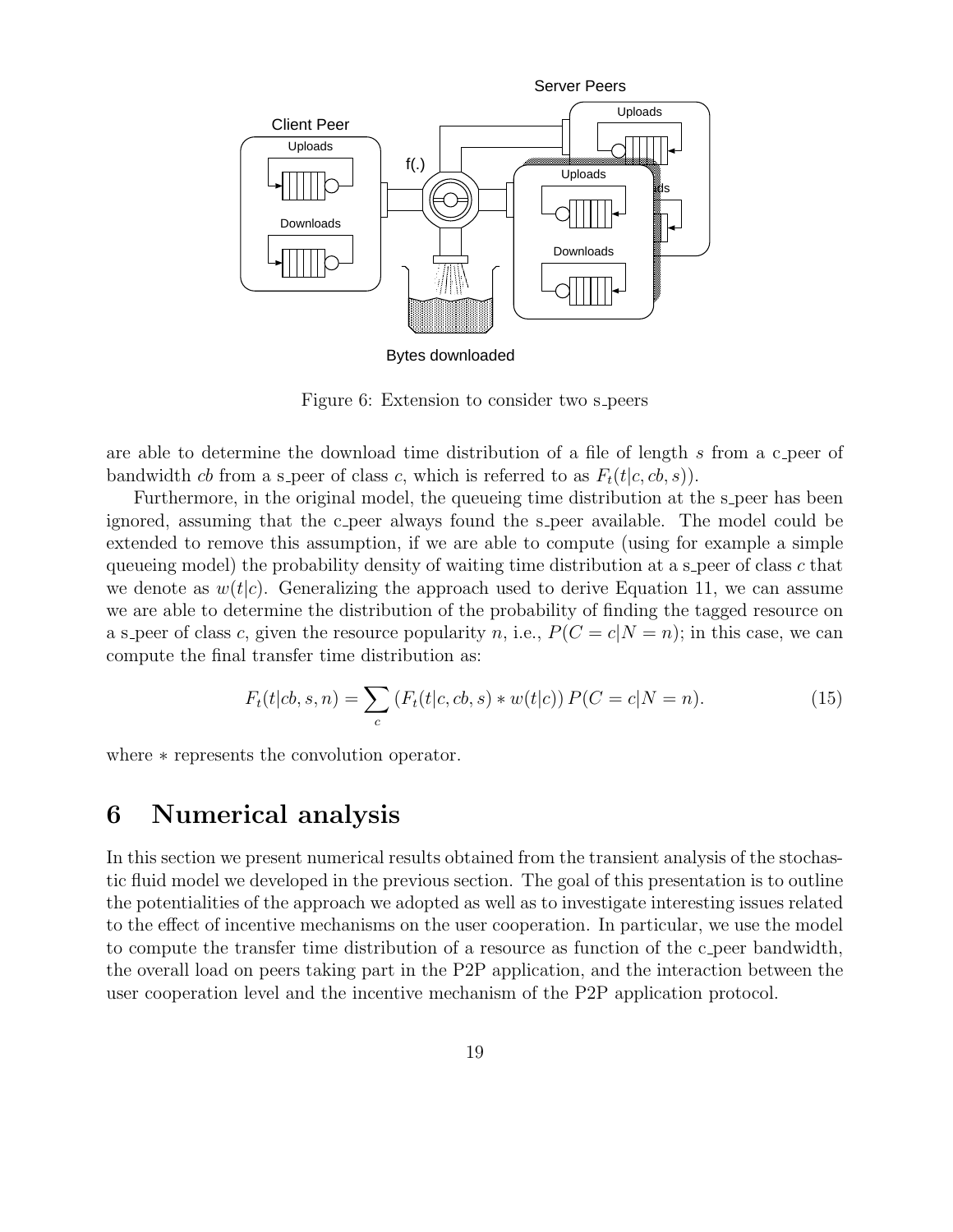| <b>Bandwidths</b> |       |
|-------------------|-------|
| 56 Kbps           | 6%    |
| <b>DSL</b>        | 23\%  |
| Cable             | 64%   |
| Т1                | $5\%$ |
| Т3                |       |

Table 2: User bandwidth distribution for the scenario n. 2

In the following we present numerical experiments derived for two different scenarios. These scenarios are characterized by two different user bandwidth distributions. For the scenario n. 1 we assume that the user bandwidth distribution is the one presented in Table 1. In this case, the user bandwidth distribution is derived from measure-based results presented in [28]. These results have been presented in 2002 and then they can be considered a reasonable "picture" of the last-mile connections at that time.

For the scenario n. 2 we assume that the user bandwidth distribution is the one presented in Table 2. This scenario aims to investigate the increasing of number of peers with high-speed bandwidth connections that replace the slower dial-up connections.

Our model has several parameters whose values have to be assigned to represent realistic environments. For some of them we have been able to exploit published data to assign meaningful and realistic values. Unless otherwise stated, all results have been obtained by using a value for  $\lambda_0$  equal to 7.0 (this value is derived from the measures reported in [23]). The values of  $\lambda_{cu}(cb)$ ,  $\lambda_{cd}(cb)$ ,  $\lambda_{su}(sb)$ , and  $\lambda_{sd}(sb)$  have been defined as a fraction of  $\lambda_0$  as:  $\lambda_{cu}(b) = \lambda_{su}(b) = \lambda_0 \cdot w_u(b)$  and  $\lambda_{cd}(b) = \lambda_{sd}(b) = \lambda_0 \cdot w_d(b)$ . Table 3 reports the actual values we used and that we derived from [28]. The values of the maximum number of allowed uploads have been set as a function of the peer bandwidth as reported in Table 3; for this model parameter we could not find reported measures and decided to assign values to follow the intuition that the higher the bandwidth the higher the number of allowed uploads. Table 3 also reports the values of the two-stages hyper-exponential service distribution that we obtained to fit the available measures [11] that provide statistics on the distribution of session times.

From the transfer time distribution we decided to extract three performance parameters: the average, the  $50<sup>th</sup>$  and the  $90<sup>th</sup>$  quantile of the distribution. We chose these indexes as they provide the user with an estimation of the probability to complete the resource transfer within user defined time thresholds.

Extensive validation of the model results for our modeling technique shares the same difficulty of previous work on analytical models for P2P networks [9, 14]. It is a difficult task since existing measurement studies on realistic file sharing P2P applications have not focused on characterizing the duration of the transfer phase and detailed discrete-event simulations of realistic P2P file sharing applications would have a prohibitive programming and computational cost. Nevertheless, we performed (not shown) simple validations by comparing the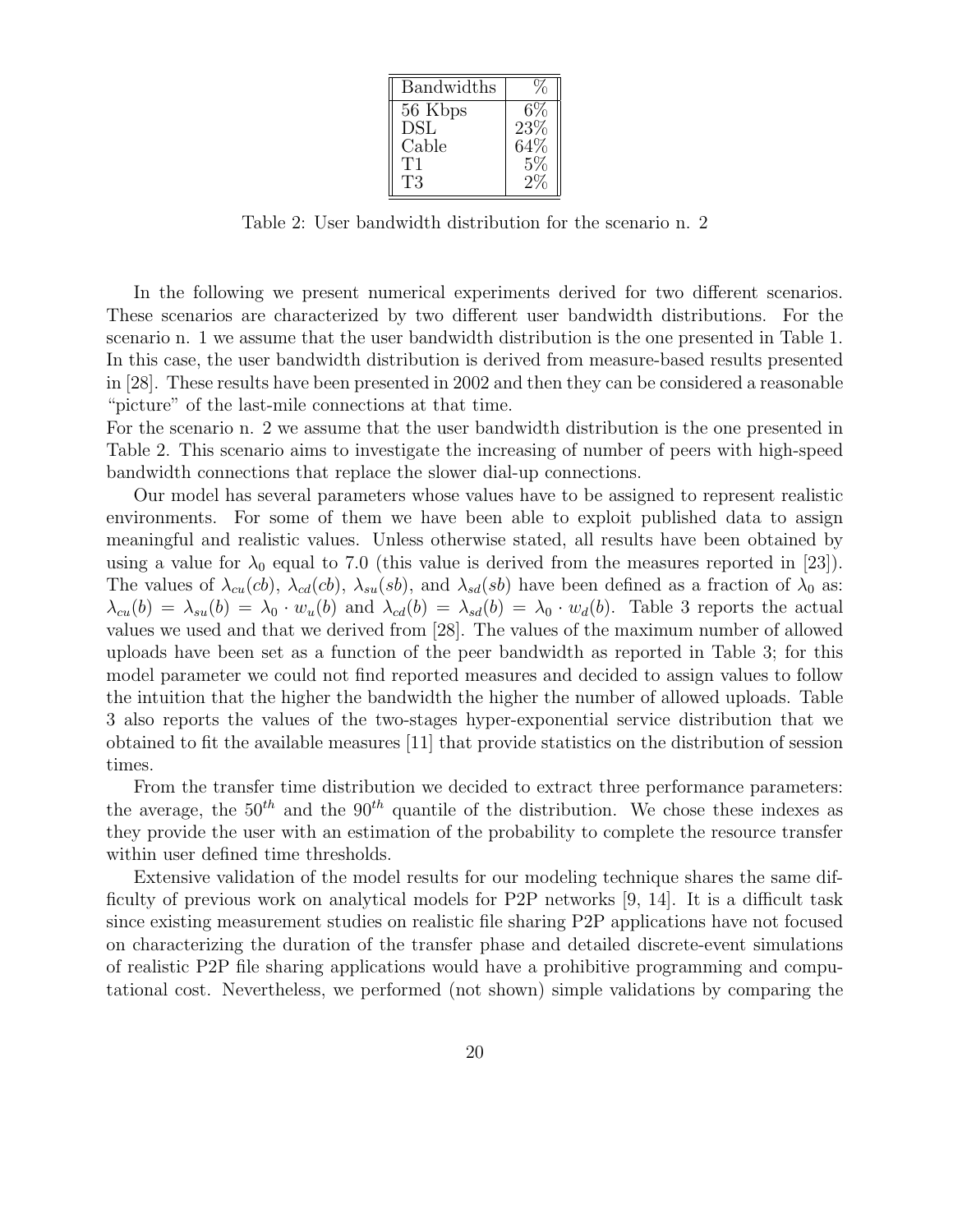|                | $M_{cu}(b)$ , $M_{su}(b)$ | $M_{cd}(b), M_{sd}(b)$ | $w_u(b)$ | $w_d$ ( $\theta$ |
|----------------|---------------------------|------------------------|----------|------------------|
| $14.4$ Kbps    |                           |                        | 0.4      | 0.21             |
| $28.8$ Kbps    |                           |                        | 0.4      | 0.21             |
| $33.6$ Kbps    |                           |                        | 0.4      | 0.21             |
| 56 Kbps        |                           |                        | 0.4      | 0.21             |
| 64 Kbps        | $\overline{2}$            |                        | 0.53     | 0.72             |
| 128 Kbps       | $\overline{2}$            |                        | 0.53     | 0.72             |
| DSL            | $\overline{2}$            | $\overline{2}$         | 0.53     | 0.72             |
| Cable          | $\overline{2}$            | $\overline{2}$         | 0.53     | 0.72             |
| T1             | 3                         | $\overline{2}$         | 0.07     | 0.07             |
| T <sub>3</sub> | 3                         | $\overline{2}$         | 0.07     | 0.07             |

|            | $H_2$ service parameters |
|------------|--------------------------|
| $\mu_1$    | 0.001                    |
| $\mu_2$    | 0.1                      |
| $\alpha_1$ | 0.6                      |
| $\alpha_2$ | (1.4)                    |

Table 3: Model parameters used for the numerical experiments

model results in selected cases where theoretical results are known or can be exactly computed. In particular, we compared the model results with the ideal case where there is no competition for the bandwidth of the tagged peers and the tagged transfer is the only activity carried out by the two participants; in these cases we found a perfect agreement between the model predictions and the theoretical results.

All the results presented in this section have been computed on a 1.5 GHz Pentium IV personal computer equipped with 1 GB of main memory and running the Linux operating systems. Each solution of the stochastic flow model requires a few minutes (usually between two and three) of CPU time.

The c peer bandwidth and the resource popularity The first set of experiments we performed is to evaluate how the c peer bandwidth impacts on the performance indexes we defined. We considered three possible cases for the c-peer bandwidth (56 Kbps modem, DSL and Cable), for increasing popularity of the considered resource, i.e.,  $n$  equal to 1,50, and 200, and for two different user bandwidth distribution ("scenario n.1" and "scenario n.2"). Table 4 reports the values of the average transfer time, the  $50<sup>th</sup>$  and the  $90<sup>th</sup>$  quantiles, for the two scenarios, for different c peer bandwidths, and different values of popularity. We considered a resource whose size s is equal to 4 MB.

The case  $n = 1$  considers a not-widespread resource; in this case, the c peer performs a random choice when selecting a s peer using the probability distribution of Table 1 and 2 for the scenario n. 1 and n. 2 respectively.

For  $n = 50$  and  $n = 200$  the c peer selects a s peer according to the distribution obtained by using the recurrence Equation  $(11)$ . Due to the s-peer selection policy we consider, increasing the resource popularity makes the probability of selection a high bandwidth s peer close to 1. In turn, this makes the c-peer bandwidth the bottleneck for the resource transfer.

For a c peer with a slow connection (56 Kbps modem) the bottleneck is the c peer bandwidth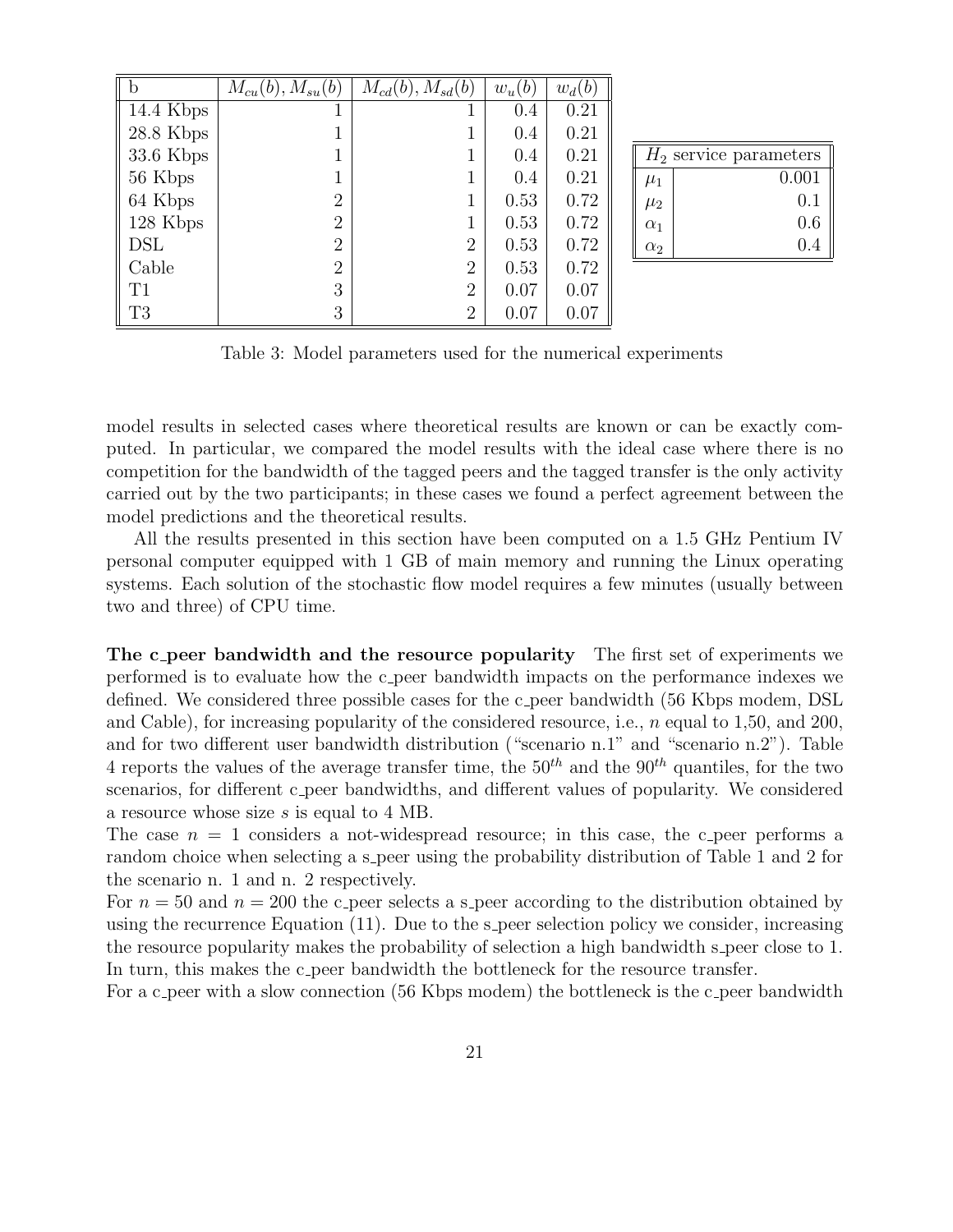|                       |            | scenario n. 1 |            |        | scenario n. 2 |            |       |
|-----------------------|------------|---------------|------------|--------|---------------|------------|-------|
| Performance Index     | n          | 56 Kbps       | <b>DSL</b> | Cable  | 56 Kbps       | <b>DSL</b> | Cable |
|                       |            | sec)          | sec)       | sec)   | sec)          | sec)       | sec)  |
| average               |            | 1414.2        | 773.1      | 773.4  | 1160.9        | 258.7      | 258.3 |
| $50^{th}$ quantile    |            | 1215.0        | 120.0      | 122.0  | 1119.0        | 92.0       | 92.0  |
| $90^{th}$ quantile    |            | 2109.0        | 2108.0     | 2109.0 | 1431.0        | 421.0      | 421.0 |
| average               | 50         | 1114.0        | 68.6       | 77.3   | 1113.9        | 68.6       | 77.3  |
| $50^{th}$ quantile    |            | 1104.0        | 56.0       | 71.0   | 1104.0        | 56.0       | 71.0  |
| $90^{th}$ quantile    |            | 1348.0        | 110.0      | 110.0  | 1348.0        | 110.0      | 110.0 |
| average               | <b>200</b> | 1114.0        | 50.9       | 64.4   | 1113.9        | 50.9       | 64.3  |
| $50^{th}$ quantile    |            | 1104.0        | 50.0       | 63.0   | 1104.0        | 50.0       | 63.0  |
| $90^{th}$<br>quantile |            | 1348.0        | 61.0       | 78.0   | 1348.0        | 61.0       | 78.0  |

Table 4: Model results for the two scenarios, for different c-peer bandwidths, and different values of resource popularity.

and hence the s peer selection policy is not a critical issue. In particular we can see that the difference between the average transfer time for  $n = 200$  drops by  $20\%$  with respect to the case  $n = 1$  (that also corresponds to a random s peer selection policy).

On the other hand in the case of a DSL c peer the case  $n = 200$  makes the average transfer time drop by  $\sim 90\%$  with respect to the case  $n = 1$ . The same holds for the CABLE connection. From these considerations we can conclude that the effect of the resource popularity is much more evident in case of c peer with high speed bandwidth. Another way of looking these results is that the impact of the s-peer selection policy is stronger in case of c-peers with high speed bandwidth.

From the comparison between the two scenarios we can observe that, due to the s-peer selection policy we consider, the differences between the two scenarios can be appreciated only for not-widespread resource. Furthermore we can see that the differences between the measures obtained for the two scenarios also depend on the c peer bandwidth connection. In particular, for the scenario n. 2 and  $n = 1$  the average transfer time drops by 18% for the 56 Kbps modem c peer and by  $\sim 65\%$  for a DSL or a CABLE c peer.

The P2P network load The results we presented in Table 4 have been obtained by using a value for  $\lambda_0$  equal to 7.0 (this value is derived from the measures reported in [23]). We studied the model as function of the load of the P2P network varying the value of  $\lambda_0$ . We started from a maximum number equal to  $\lambda_0 = 7.0$  and we considered four (lower) additional values: 2.0, 0.5, 0.125 and 0.0625. The results reported in Table 5 refer to a file transfer whose size s is equal to 4 MB and the number n of available resources is equal to 5.

Since the load of the P2P network corresponds to the number of concurrent peers that share the available s peer bandwidth during the file transfer of the tagged c peer, when the P2P network load increases the time needed to the file transfer increases. If we look at the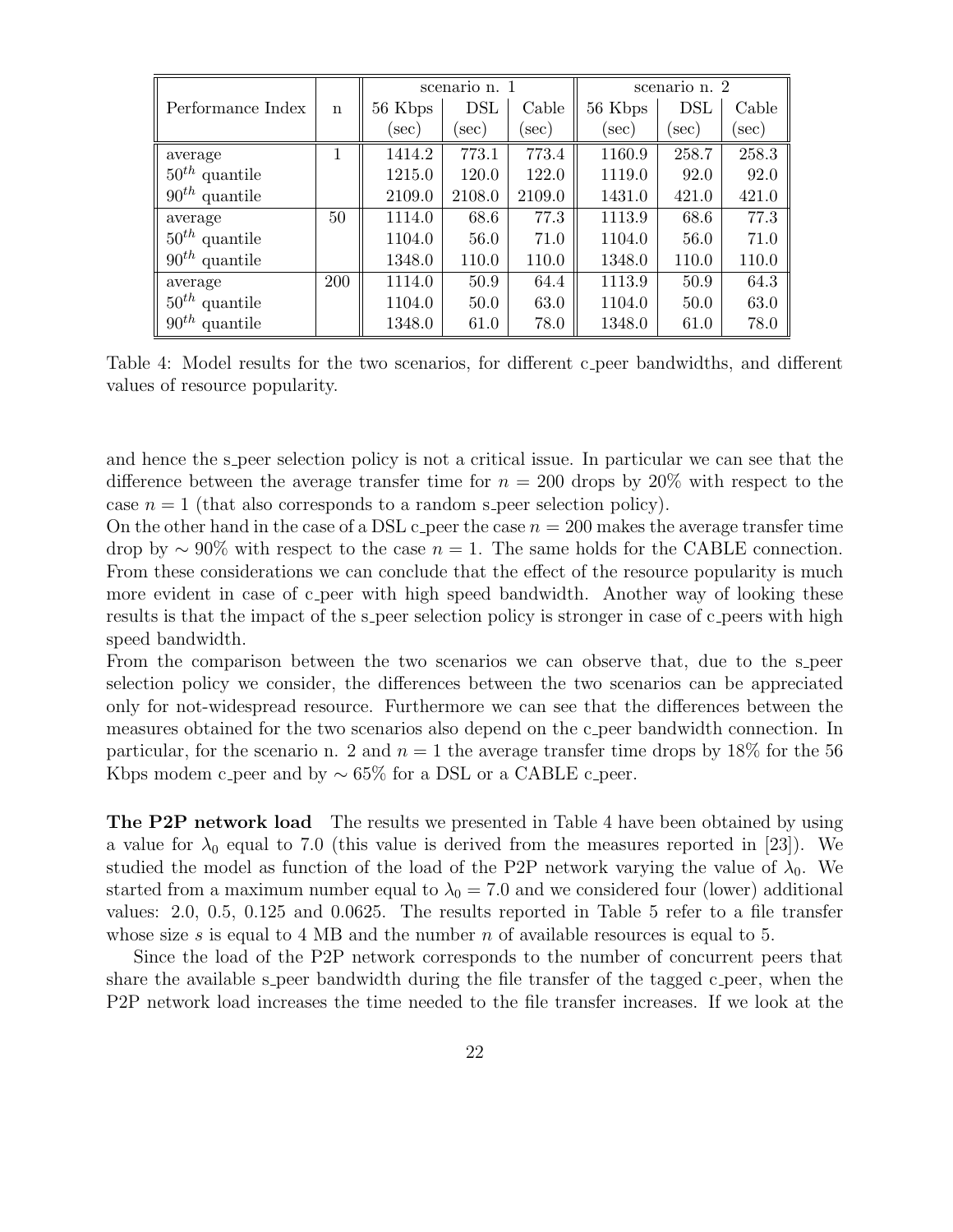|                    |                      | scenario n.1 |        |             |        |        |  |
|--------------------|----------------------|--------------|--------|-------------|--------|--------|--|
| Performance        | cb                   | $\lambda_0$  |        |             |        |        |  |
| Index              |                      | 7.0          | 2.0    | $0.5\,$     | 0.125  | 0.0625 |  |
| average            | $\overline{56}$ Kbps | 1116.3       | 1112.6 | 1099.1      | 1055.2 | 1011.4 |  |
| $50^{th}$ quantile |                      | 1105.0       | 1102.0 | 1088.0      | 1047.0 | 1007.0 |  |
| $90^{th}$ quantile |                      | 1351.0       | 1374.0 | 1332.0      | 1294.0 | 1266.0 |  |
| average            | <b>DSL</b>           | 96.5         | 96.0   | 94.7        | 91.2   | 87.8   |  |
| $50^{th}$ quantile |                      | 86.0         | 86.0   | 85.0        | 82.0   | 78.0   |  |
| $90^{th}$ quantile |                      | 112.0        | 111.0  | 109.0       | 105.0  | 102.0  |  |
|                    |                      |              |        |             |        |        |  |
|                    |                      | scenario n.2 |        |             |        |        |  |
| Performance        | cb                   |              |        | $\lambda_0$ |        |        |  |
| Index              |                      | 7.0          | 2.0    | 0.5         | 0.125  | 0.0625 |  |
| average            | 56 Kbps              | 1114.2       | 1110.6 | 1097.0      | 1053.0 | 1009.1 |  |
| $50^{th}$ quantile |                      | 1105.0       | 1101.0 | 1088.0      | 1046.0 | 1007.0 |  |
| $90^{th}$ quantile |                      | 1348.0       | 1344.0 | 1329.0      | 1291.0 | 1263.0 |  |
| average            | $\rm{DSL}$           | 85.5         | 85.0   | 83.7        | 80.2   | 76.9   |  |
| $50^{th}$ quantile |                      | 85.0         | 85.0   | 83.0        | 80.0   | 77.0   |  |
| $90^{th}$ quantile |                      | 109.0        | 108.0  | 106.0       | 102.0  | 99.0   |  |

Table 5: Model results for the two scenarios and for different P2P network loads.

values of the average, we can note that, for both scenarios, when the overall load increases from 0.0625 to 7.0 (more than 100 times higher) the increase is  $\sim 10\%$  both for the 56 Kbps modem and for the DSL. It should also be noted that the increase is in any case small because the model does not account for the queuing time before starting the file transfer.

The user behavior This analysis regards the user behavior, and in particular the concepts of participation and incentives in P2P networks. In [2] the user traffic in Gnutella is analyzed leading to conclude that there is a significant amount of free riding in the system. Free riding is the phenomenon where the peers only consume (download) and stop producing (upload); it is well known that this peers behavior can degrade considerably the system performance.

To motivate peers to be cooperative in P2P applications it could be useful to introduce some incentives policy. The Kazaa protocol uses a participation level that characterize each peer according to its behavior in the P2P community. The higher is the participation level the higher is the priority of the peer when it has to enqueue in a s-peer buffer for a resource transfer. Other examples of incentive are proposed, see for instance [35]. In our work we assume an incentive policy in order to demonstrate that the good behavior of the peers can improve the performance of the whole system. We defined a policy that provides the c peer an extra  $10\%$  of available s peer bandwidth (obviously limited to the maximum) for each allowed upload.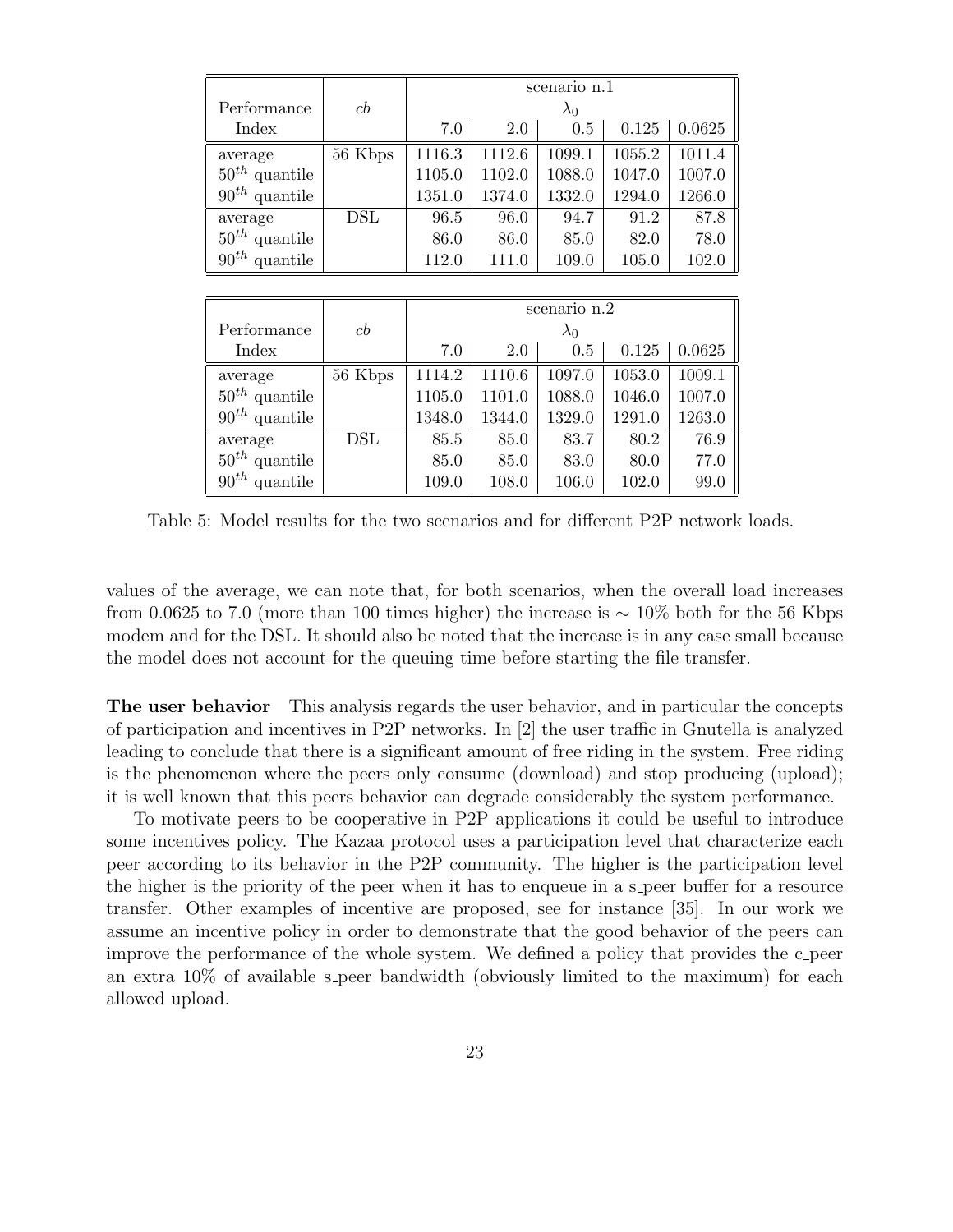| Performance Index                     | $cb - sb$                     | $M_{cu}(cb)$ |                 |       |                 |
|---------------------------------------|-------------------------------|--------------|-----------------|-------|-----------------|
|                                       |                               |              |                 |       |                 |
| average                               | CABLE - CABLE   196.2   178.6 |              |                 |       | $163.8$   196.3 |
| $\parallel$ 50 <sup>th</sup> quantile | CABLE - CABLE                 |              | $195.0$   177.0 | 162.0 | 195.0           |
| $90^{th}$ quantile                    | $CABLE - CABLE$               | 237.0        | 216.0           | 198.0 | 237.0           |

Table 6: Results for different number of maximum uploads allowed by the c-peer.

We assumed that this rule is valid for the tagged transfer only and we calculated the file transfer time distribution for a CABLE c-peer downloading from a CABLE s-peer a 4 MB file as a function of the maximum number of uploads allowed by the c-peer  $(M_{cu})$ .

The results reported in Table 6 show that as consequence of the incentives policy the c-peer can improve its performance and let the number of available resource in the whole system increase. Indeed when the c peer allows 1 and 2 maximum uploads the performance improves respect to the case with no uploads allowed, but when it allows 3 uploads the performance are very close to the ones obtained without cooperation, i.e. when maximum number of uploads is equal to 0. We conclude that a threshold exists on the maximum number of allowed uploads above which improvements guaranteed by the extra bandwidth reservation are offset by the increased uploads request by other peers.

These results refer to a  $\lambda_0$  value equal to 2.0 but we verified the same behavior for every value of  $\lambda_0$  considered in the load experiments of Table 5.

# 7 Conclusions

In this paper we propose a stochastic fluid flow model to analyze the transfer time distribution for the download of a file in a P2P network. The fluid level is used to represent the amount of bytes downloaded by a user participating in a P2P file sharing application; the flow rate is modulated by a set of discrete states representing the concurrent upload and download operations on both the c peer and the s peer chosen for the download. A transient solution of the model is then performed to compute the transfer time distribution for a file of a given size.

The model is developed to account for several aspects related to the file transfer in P2P networks; in particular, the impact of file popularity, s peer selection policy, bandwidth characteristics, concurrent downloads and uploads, cooperation level of both c peers and s peers are included in our model specification.

The model has been used to investigate the impact of several system parameters on interesting quantities that can be derived from the transfer time distribution. In particular, we investigated the impact of c peer bandwidth, and overall interfering load on the s peerfor two different distributions of the peer bandwidth. The analysis confirmed our intuition that increasing interfering load yield worse user performance in terms of average and percentiles of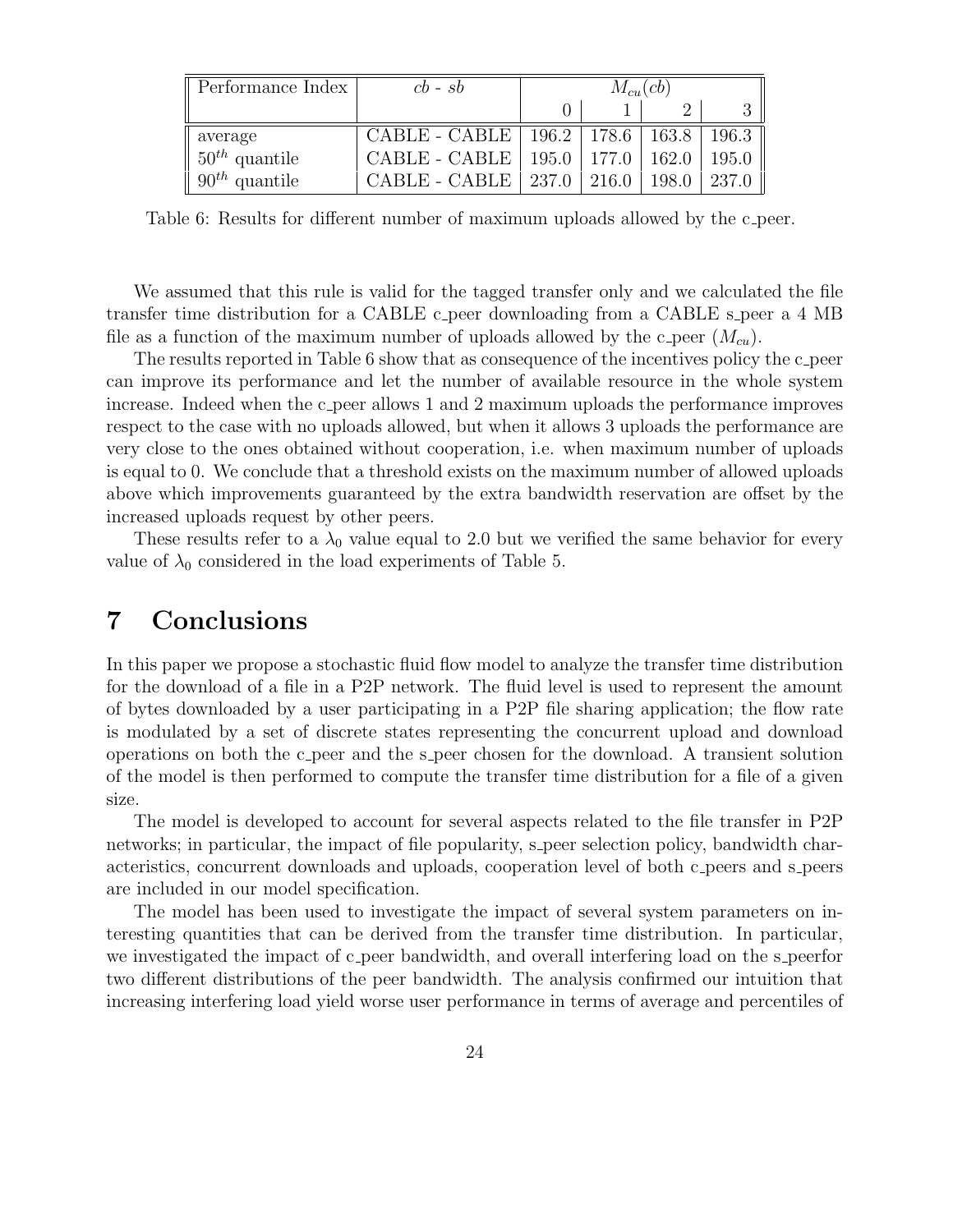the completion time distribution; furthermore, we verified that the bandwidth of the c peer is the network bottleneck when the file popularity is high and the selection policy favors peers with large bandwidth.

A more interesting investigation we performed is on the effect of cooperation incentives on the transfer time distribution; we assumed that a fraction of the bandwidth of the s peer is reserved to the tagged c peer that is cooperating and we evaluated the effect of incentives by increasing the maximum number of concurrent uploads allowed by peers. We found that a threshold exists on the maximum number of allowed uploads above which improvements guaranteed by the extra bandwidth reservation are offset by the increased uploads request by other peers.

The model can be extended in several ways and a general framework to include parallel downloads, hot-spot phenomena on popular peers, and resource distribution has been outlined; other extensions we are currently working on include the behavior of s peers that queue uploads before serving requests and peer availability issues to consider users that alternate between connection and disconnection to the P2P network.

Furthermore, we are currently involved in the design and implementation of a fluid-based simulation approach for peer-to-peer networks to provide a scalable framework to analyze large size systems as well as to validate analytical models.

# References

- [1] Top applications (bytes) for subinterface: Sd-nap traffic. Technical report, CAIDA workload analysis of SD-NAP data, 2002. URL http://www.caida.org/analysis/workload/byapplication/dsnap/index.xml.
- [2] E. Adar and B. Huberman. Free Riding in Gnutella. First Monday, 5(10), Oct 2000. http://www.firstmonday.dk/issues/issue5\_10/adar/.
- [3] D Anick, D. Mitra, and M. M. Sondhi. Stochastic Theory of a Data-Handling System. Bell Sys. Thech. J, 61(8):1871–1894, Oct 1982.
- [4] F. Clevenot and P. Nain. A Simple Model for the Analysis of SQUIRREL. In Proceedings of INFOCOM 2004, Hong Kong, Mar 2004.
- [5] F. Dabek, E. Brunskill, M. F. Kaashoek, D. Karger, R. Morris, I. Stoica, and H. Balakrishnan. Building Peer-to- Peer Systems with Chord, a Distributed Lookup Service. In Proceedings of the 8th Workshop on Hot Topics in Operating Systems (HotOS-VIII), Schloss Elmau, Germany, 2001.
- [6] A. I. Elwalid and D. Mitra. Statistical Multiplexing with Loss Priorities in Rate-Based Congestion Control of High-Speed Networks. IEEE Transaction on Communications, 42(11):2989–3002, November 1994.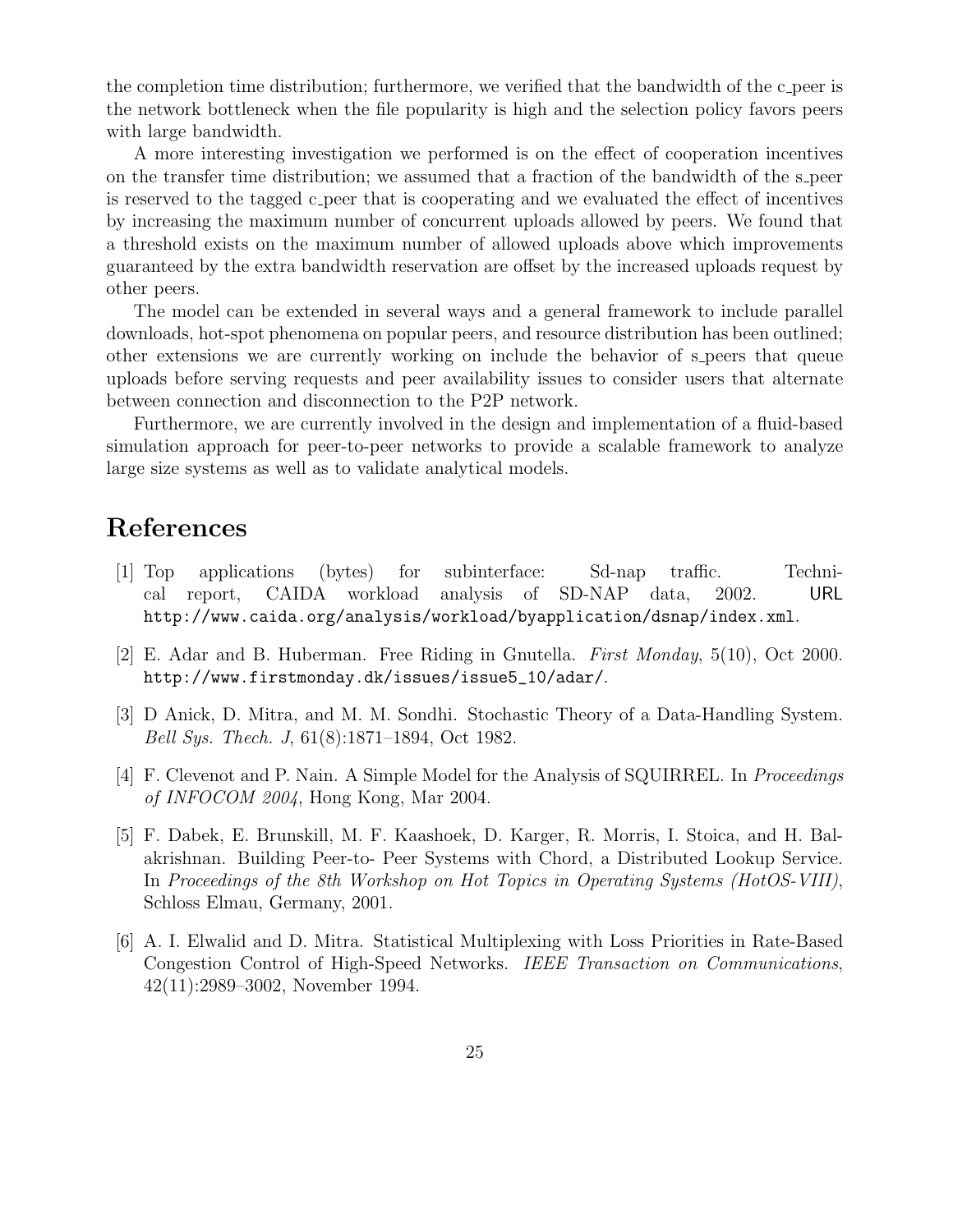- [7] M. Feldman, L. Kevin, J. Chuang, and I. Stoica. Quantifying Disincentives in Peer-to-Peer Networks. In Proc. of the first workshop on economics of p2p systems, Berkeley, CA, USA, Jun 2003.
- [8] R. Gaeta, M. Gribaudo, D. Manini, and M. Sereno. Fluid Stochastic Petri Nets for Computing Transfer Time Distributions in Peer-to-Peer File Sharing Applications. Technical report, Dipartimento di Informatica, Universit`a di Torino, Torino, Italia, 2004. URL: http://www.di.unito.it/~matteo/TR\_GMMS04.pdf, Submitted for publication.
- [9] Z. Ge, D. R. Figueiredo, S. Jaiswal, J. Kurose, and D. Towsley. Modeling Peer-Peer File Sharing System. In Proceedings of INFOCOM 2003, San Francisco, USA, Apr 2003.
- [10] R. German, M. Gribaudo, G. Horvath, and M. Telek. Stationary Analysis of FSPNs with mutually dependent Discrete And Contiuous Part. In Proc. 10th Int. Workshop on Petri Nets and Performance Models (PNPM'03), Urbana, Illinois, USA, September 2003. IEEE Comp. Soc. Press.
- [11] P. K. Gummadi, R. J. Dunn, S. Saroiu, S. D. Gribble, H. M. Levy, and J. Zahorjan. Measurement, Modeling, and Analysis of a Peer-to-Peer File-Sharing Workload. In In Proceedings of the 19th ACM Symposium on Operating Systems Principles (SOSP-19), Bolton Landing, NY, USA, Oct 2003.
- [12] G. Horton, V. G. Kulkarni, D. M. Nicol, and K. S. Trivedi. Fluid stochastic Petri Nets: Theory, Application, and Solution Techniques. European Journal of Operations Research, 105(1):184–201, Feb 1998.
- [13] G. Kan. Chapter 8: Gnutella. In A. Oram, editor, Peer-to-Peer Harnessing the Power of Disruptive Technologies. O'Reilly, 2001.
- [14] K. Kant. An Analytic Model for Peer to Peer File Sharing Networks. In In proceedings International Communications Conference, Anchorage, AL, USA, May 2003.
- [15] K. Kant and R. Iyer. Modeling and simulation of ad-hoc/P2P file-sharing networks. In 13th International Conference on Modelling Techniques and Tools for Computer Performance Evaluation (tool presentation), Sep 2003.
- [16] A. Kapur, N. G. Harold, I. Marcus, R. Brooks, and S. Rai. Performance and Design of P2P Networks for Efficient File Sharing. In Industrial Engineering Research Conference, Portland, Oregon, USA, 2003.
- [17] L. Kosten. Stochastic theory of data-handling system with groups of multiple sources. In Proceedings IFIP WG 7.3/TC 6 Second International Symposium of the Performance of Computer-Communication Systems, Zurich, Switzerland, 1984.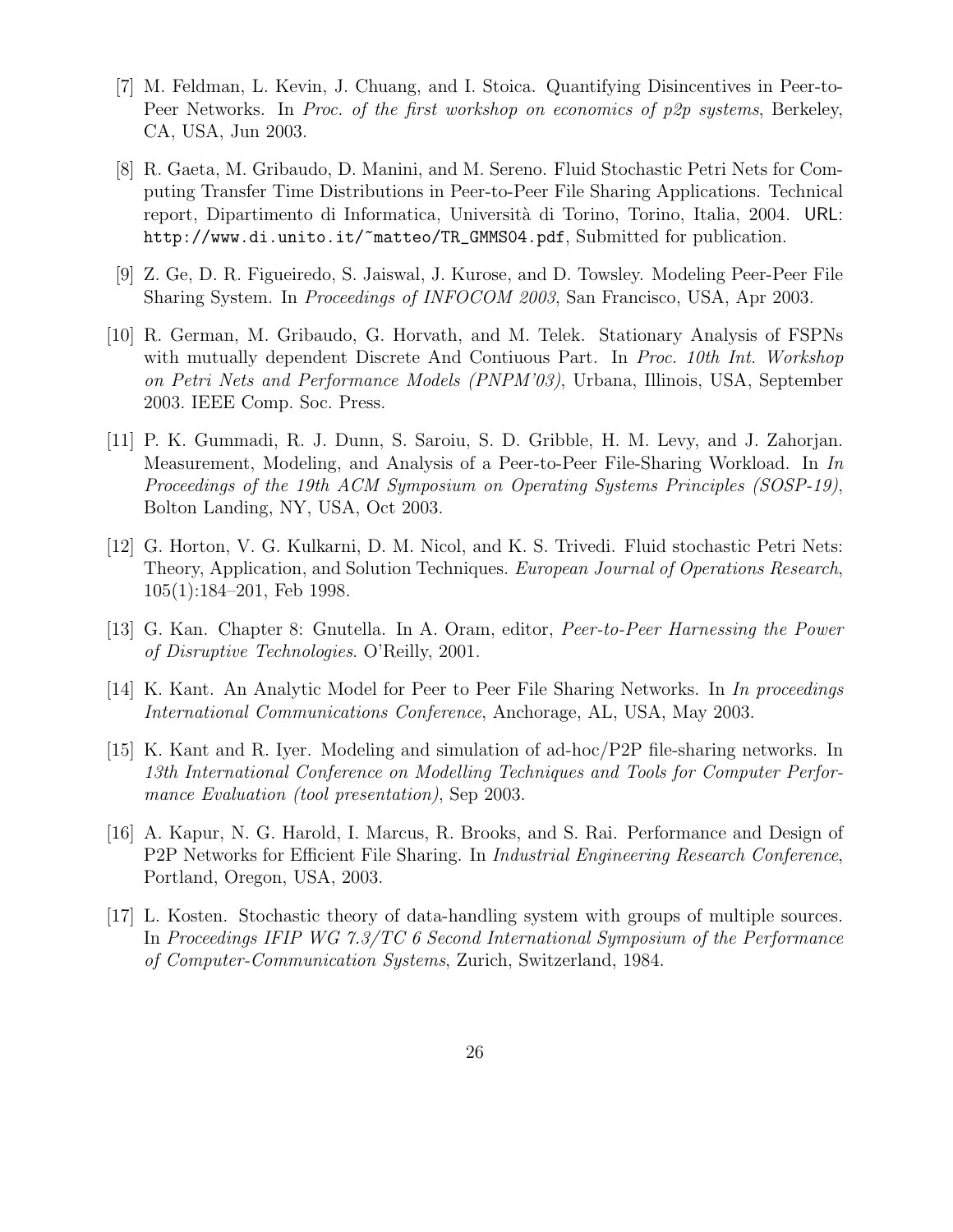- [18] V. Misra, W. B. Gong, and Towsley. Stochastic Differential Equation Modeling and Analysis of TCP Window Size Behavior. In Proc. Performance 1999, Istanbul, Turkey, 1999.
- [19] V. Misra, W. B. Gong, and Towsley. Fluid-based Analysis of a Network of AQM Routers Supporting TCP Flows with an application to RED. In Proc. SIGCOMM '2000, Stockholm, Sweden, 2000.
- [20] D. Mitra. Stochastic Theory of a Fluid Model of Producers and Consumers. Adv. Appl. Prob., 20:646–676, 1988.
- [21] E. Ng, Y. hua Chu, S. G. Rao, K. Sripanidkulchai, and H. Zang. Measurement-based optimization techniques for bandwidth-demanding peer-to-peer systems. In Proceedings of INFOCOM 2003, San Francisco, USA, Apr 2003.
- [22] S. Ratnasamy, P. Francis, M. Handley, R. Karp, and S. Shenker. A Scalable Content-Addressable Network. In Proceedings of ACM SIGCOMM '01, Aug 2001.
- [23] M. Ripeanu. Peer-to-Peer Architecture Case Study: Gnutella Network. In In proceedings of IEEE 1st International Conference on Peer-to-peer Computing (P2P2001), Linkoping Sweden, Aug 2001.
- [24] M. Ripeanu, I. Foster, and A. Iamnitchi. Mapping the Gnutella Network: Properties of large-scale peer-to-peer systems and implications for system design. IEEE Internet Computing, 6(1):50–57, jan-feb 2002.
- [25] J. Ritter. Why Gnutella can't scale no really. Technical report, URL http://www.tch.org/gnutella.html, 2001.
- [26] A. I. T. Rowstron and P. Drushel. Pastry: Scalable, decentralized object location, and routing for large-scale peer-to-peer systems. In Middleware, 2001.
- [27] S. Saroiu, P. K. Gummadi, R. J. Dunn, S. D. Gribble, and H. M. Levy. An Analysis of Internet Content Delivery Systems. In In Proceedings of the Fifth Symposium on Operating Systems Design and Implementation (OSDI 2002), Boston, MA, USA, Dec 2002.
- [28] S. Saroiu, P. K. Gummadi, and S. D. Gribble. A Mesaurement Study of Peer-to-Peer File Sharing System. In In Proceedings Of Multimedia Computing and Networking (MMCN) 2002, Jan 2002.
- [29] S. Sen and J. Wang. Analyzing peer-to-peer traffic across large networks. In In Proceedings of the Second SIGCOMM Internet Measurement Workshop (IMW 2002), Marseille, France, Nov 2002.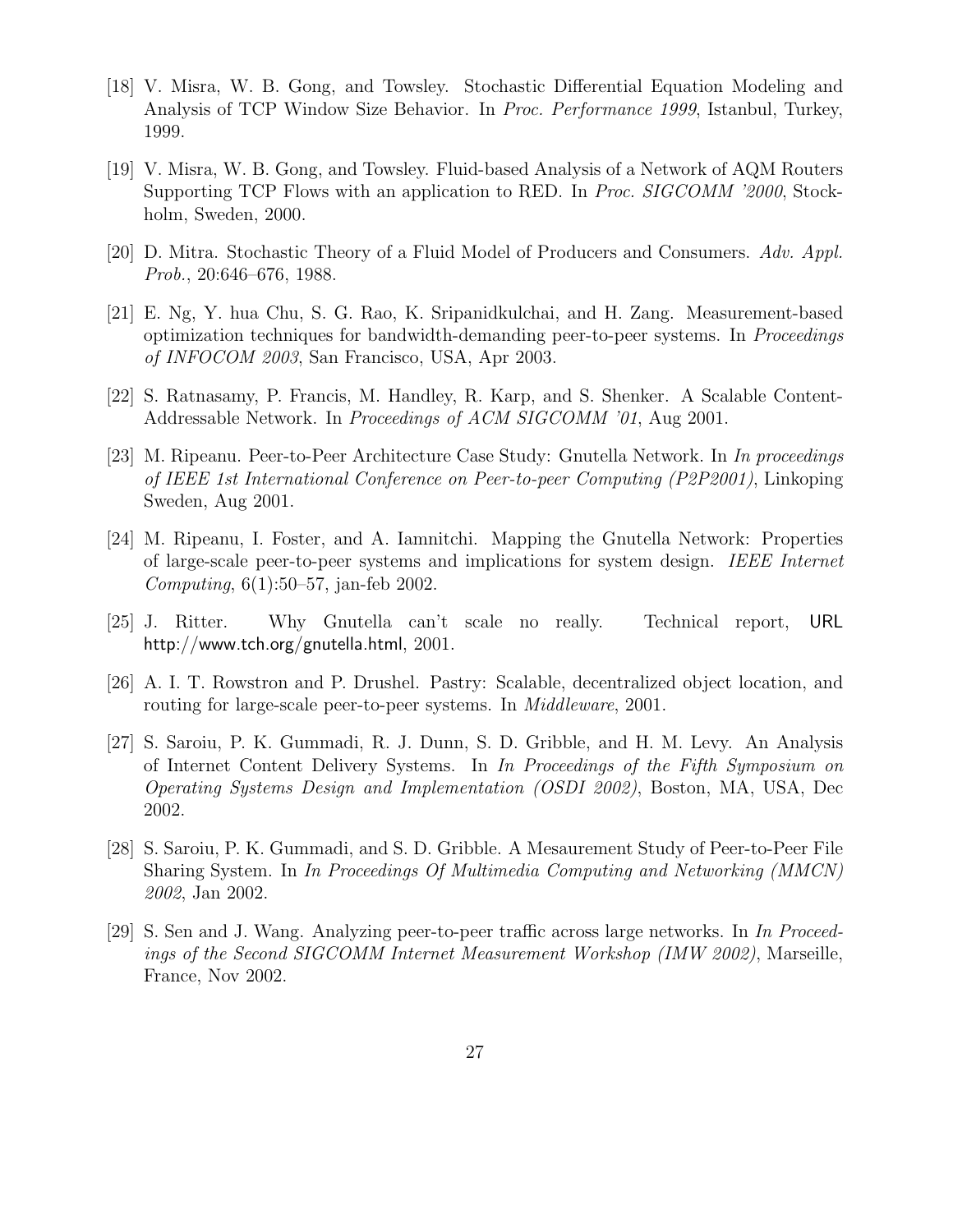- [30] B. Sericola. Transient Analysis of Stochastic Fluid Models. Performance Evaluation, 32(4):245–263, 1998.
- [31] T. Tanaka, O. Hashida, and Y. Takahashi. Tranisient Analysis of Fluid Models for ATM Statistical Multiplexer. Performance Evaluation, 23:145–162, 1995.
- [32] K. Trivedi, D. Chen, and Y. Hong. Second Order Stochastic Fluid Flow Models with Fluid Dependent Flow rates. Performance Evaluation, 49:341–358, 2002.
- [33] B. Yang and H. Garcia-Molina. Comparing Hybrid Peer-to-Peer Systems. In 7th International Conference on Very Large Data Bases (VLDB01), Rome, Italy, 2001.
- [34] X. Yang and G. de Veciana. Service Capacity of Peer to Peer Networks. In *Proceedings* of INFOCOM 2004, Hong Kong, Mar 2004.
- [35] B. Yu and M. P. Singh. Incentive Mechanisms for Peer-to-Peer Systems. In In Proceedings of the Second International Workshop on Agents and Peer-to-Peer Computing, 2003.

#### Appendix: Model Construction

In this section we summarize all the steps required to produce the solution of the proposed model on a simple example. In particular we will consider the case in which the c-peer uses a 56 kbps modem. The procedure will require several iterations, one for each possible s peer bandwidth. We will consider in detail only the iteration for a specific bandwidth (i.e. 64 kbps). The other bandwidths can be evaluated in a similar way.

- 1. Consider a possible s peer bandwidth.
- 2. Generate a fluid model for the particular pair of values for cb and sb. In particular the algorithm builds the four components  $(cu, cd, su$  and  $sd)$  and defines their state spaces. Consider for example also that the maximum number of upload is  $K_{cu} = K_{su} = 2$  and the maximum number of download is  $K_{cd} = K_{sd} = 1$ . The state spaces of the four components are:

$$
\begin{array}{rcl} \mathcal{S}_{cu} & = & \{s_{0:}, s_{1:h}, s_{1:l}, s_{2:hh}, s_{2:hl}, s_{2:ll}\} \\ \mathcal{S}_{cd} & = & \{s_{0:}\} \\ \mathcal{S}_{su} & = & \{s_{0:}, s_{1:h}, s_{1:l}\} \\ \mathcal{S}_{sd} & = & \{s_{0:}, s_{1:h}, s_{1:l}\} .\end{array}
$$

The notation for the state labels is:  $s_{n,d}$ , where n represents the number of costumers in the queue, and  $d$  is the description of how the costumers are distributed among the various hyper-exponential stages. The two stages of the hyper-exponential are identified with h and l. In this way we have that:  $s_{0}$ : represents the state of an empty queue,  $s_{1:h}$ one costumer in stage h,  $s_{1:l}$  one costumer in stage l,  $s_{2:hh}$  two costumers in stage h,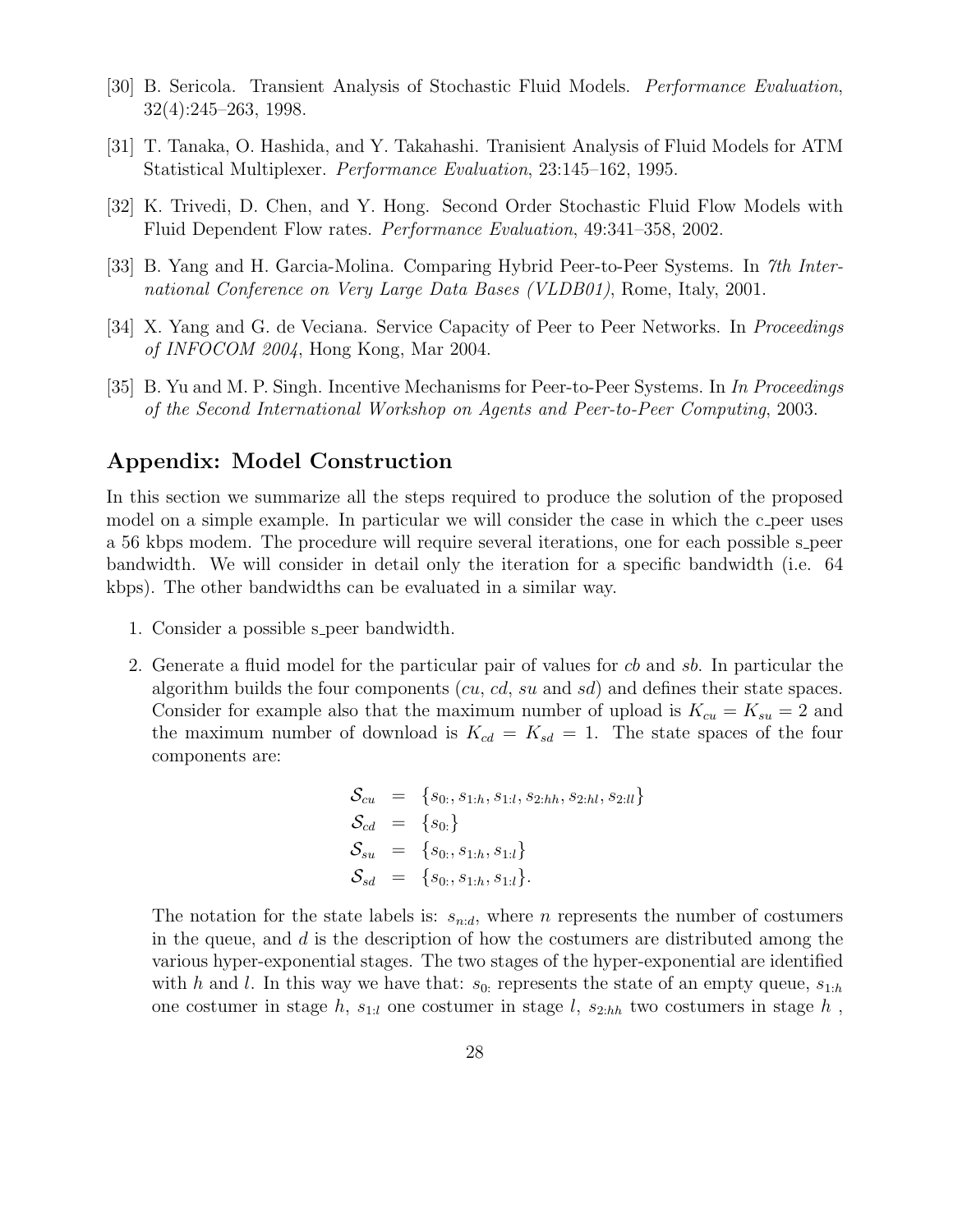$s_{2:hl}$  one costumer in stage h and one costumer in stage l,  $s_{2:ll}$  two costumers in stage l. Note that since there is at least the tagged transfer, we have that the maximum length of the queue in  $\mathcal{S}_{cd}$  is zero even if  $K_{cd} = 1$ , and that the maximum length in  $\mathcal{S}_{su}$  is one even if  $K_{su} = 2$ .

3. For the considered s peer bandwidth, construct matrices  $Q_{cu}$ ,  $Q_{cd}$ ,  $Q_{sd}$ , and  $Q_{sd}$ . For example:

$$
Q_{cu} = \begin{vmatrix} -\lambda_{cu}(cb) & \lambda_{cu}(cb)\alpha_1 & \lambda_{cu}(cb)\alpha_2 & 0 & 0 & 0 \\ \mu_1 & -\lambda_{cu}(cb) - \mu_1 & 0 & \lambda_{cu}(cb)\alpha_1 & \lambda_{cu}(cb)\alpha_2 & 0 \\ \mu_2 & 0 & -\lambda_{cu}(cb) - \mu_2 & 0 & \lambda_{cu}(cb)\alpha_1 & \lambda_{cu}(cb)\alpha_2 \\ 0 & 2\mu_1 & 0 & -2\mu_1 & 0 & 0 \\ 0 & \mu_1 & \mu_2 & 0 & -\mu_1 - \mu_2 & 0 \\ 0 & 0 & 2\mu_2 & 0 & 0 & -2\mu_2 \\ -\lambda_{su}(sb) & \lambda_{su}(sb)\alpha_1 & \lambda_{su}(sb)\alpha_2 & 0 & -\lambda_{sd}(sb) & \lambda_{sd}(sb)\alpha_1 & \lambda_{sd}(sb)\alpha_2 \\ \mu_1 & -\mu_1 & 0 & \mu_2 & 0 & -\mu_2 \end{vmatrix} \quad Q_{sd} = \begin{vmatrix} -\lambda_{sd}(sb) & \lambda_{sd}(sb)\alpha_1 & \lambda_{sd}(sb)\alpha_2 \\ \mu_1 & -\mu_1 & 0 \\ \mu_2 & 0 & -\mu_2 \end{vmatrix}
$$

 $\overline{\phantom{a}}$  $\frac{1}{2}$ 

 $\overline{\phantom{a}}$  $\overline{\phantom{a}}$  $\overline{\phantom{a}}$  $\overline{\phantom{a}}$  $\overline{\phantom{a}}$  $\overline{\phantom{a}}$  $\overline{\phantom{a}}$  $\overline{\phantom{a}}$  $\overline{a}$ 

4. Combine the previous states spaces with cartesian product to obtain the complete state space:  $S = S_{cu} \times S_{cd} \times S_{su} \times S_{sd}$ . In the example iteration, the resulting process will have  $6 * 1 * 3 * 3 = 54$  states. In particular they will be:

$$
\mathcal{S}_{cu} = \{ (s_0, s_0, s_0, s_0), (s_0, s_0, s_0, s_{1:h}), (s_0, s_0, s_1, s_{1:l}), (s_0, s_0, s_{1:l}, s_0), \ldots, (s_{2:ll}, s_0, s_{1:l}, s_{1:l}), (s_{2:hl}, s_0, s_{1:l}, s_{1:h}), (s_{2:ll}, s_0, s_{1:l}, s_{1:l}) \}
$$

- 5. Combine the previous matrices using the Kronecker's sum to obtain the infinitesimal generator of the stochastic fluid model:  $\mathbf{Q} = \mathbf{Q}_{cu} \oplus \mathbf{Q}_{cd} \oplus \mathbf{Q}_{su} \oplus \mathbf{Q}_{sd}$ .
- 6. Compute matrix  $\bf{R}$  evaluating for each state the corresponding transfer rate using functions  $f_s(s_{su}, s_{sd})$  and  $f_c(s_{cu}, s_{cd})$ . In the example iteration we have:

$$
\mathbf{R} = \begin{pmatrix} \min(f_s(s_{0:}, s_{0:}), f_c(s_{0:}, s_{0:})) & 0 & \cdots & 0 \\ 0 & \min(f_s(s_{0:}, s_{0:}), f_c(s_{0:}, s_{1:h})) & \cdots & 0 \\ \vdots & \vdots & \ddots & \vdots & \vdots \\ 0 & 0 & \cdots & \min(f_s(s_{2:ll}, s_{0:}), f_c(s_{1:l}, s_{1:l})) \end{pmatrix}
$$

7. Compute the initial distribution for each of the four components by solving the following systems of equations:

$$
\begin{cases}\n\pi_{cu}^{0}Q_{cu} = 0 & \left\{\begin{array}{ll}\pi_{cd}^{0}Q_{cd} = 0\\ \pi_{cu}^{0}1_{cu} = 1 \end{array}\right.\right.\left\{\begin{array}{ll}\n\pi_{cd}^{0}Q_{cd} = 0\\
\pi_{cd}^{0}1_{cd} = 1 \end{array}\right.\left\{\begin{array}{ll}\n\pi_{su}^{0}Q_{su} = 0\\
\pi_{su}^{0}1_{su} = 1 \end{array}\right.\left\{\begin{array}{ll}\n\pi_{sd}^{0}Q_{sd} = 0\\
\pi_{sd}^{0}1_{sd} = 1\n\end{array}\right.
$$

8. Determine the initial probability of the fluid model using the Kronecker's product:  $\boldsymbol{\pi}_0 = \boldsymbol{\pi}^0_{cu} \otimes \boldsymbol{\pi}^0_{cd} \otimes \boldsymbol{\pi}^0_{su} \otimes \boldsymbol{\pi}^0_{sd}.$